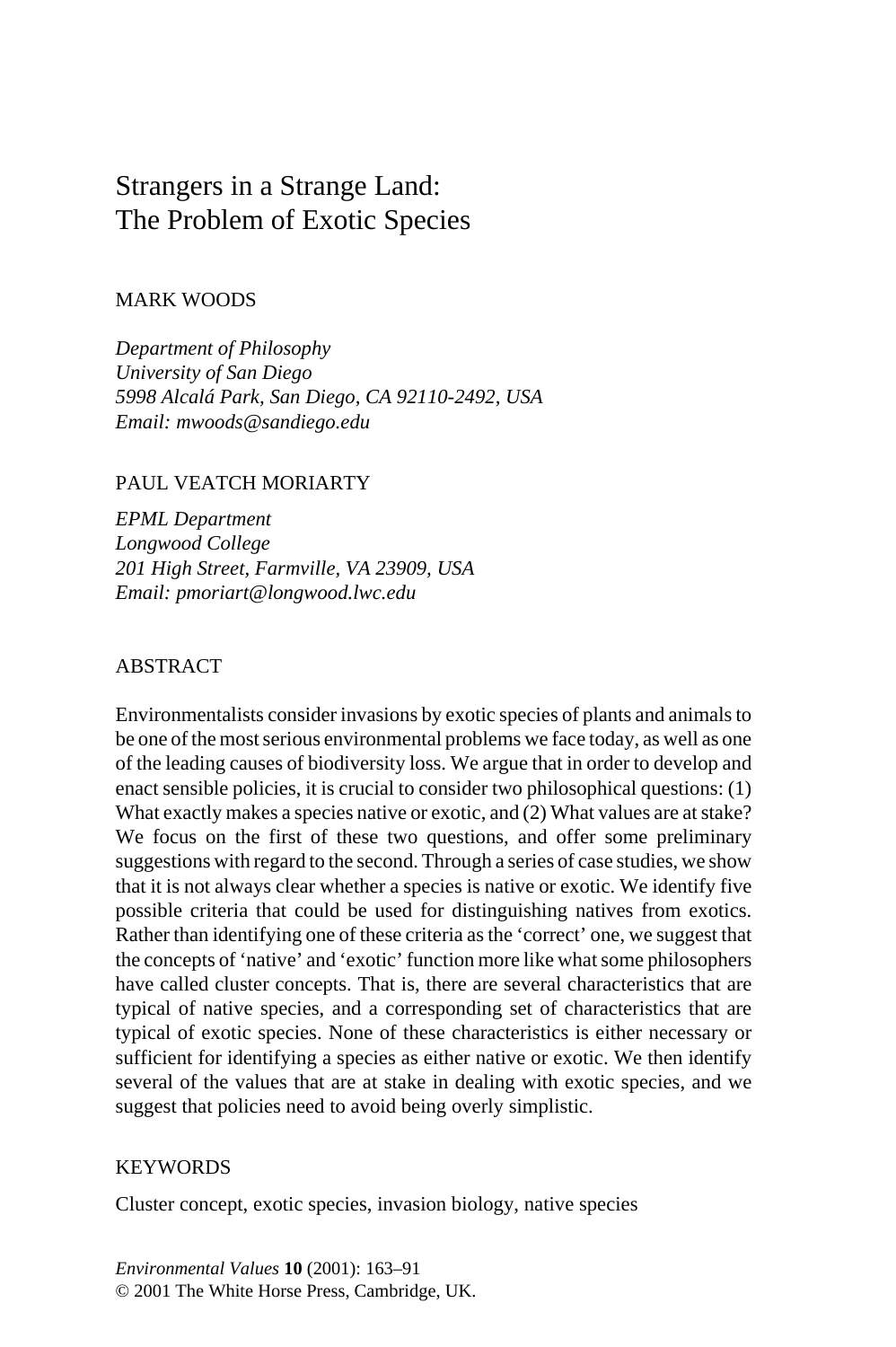## INTRODUCTION

Three different lines of armadillos existed in Florida during the Pleistocene Epoch (1.6 million to 10,000 years ago). For reasons unknown, they went extinct. In 1920 several nine-banded armadillos (*Dasypus novemcinctus*) escaped from the Hialeah Zoo; in 1924 several more escaped from a private zoo in Cocoa during a hurricane; and in 1926 several more escaped near Titusville when a circus truck overturned (Carr 1994). Due to high rates of reproduction, a lack of parasites and competitors, and the decimation of predators – panthers, black bears, and bobcats – armadillos now exist everywhere in Florida except for the Everglades and the Keys. Their burrows dry out the roots of orange trees, and they destroy the organisation and productivity of the leaf-mold stratum of hardwood hammock forests, as well as eating and outcompeting native millipedes, centipedes, isopods, snails, mites, spiders, skinks, lizards, salamanders and snakes. In spite of the fact that guns and motorised vehicles kill armadillos by the tens of thousands every year, they continue to thrive. Nine-banded armadillos native to Texas have been migrating east for some time, and today they have reached north Florida and have begun to mingle and reproduce with the exotic populations descended from the zoos and the circus truck. Prior to the natural migration from Texas, armadillos had been classified as exotic pests in Florida. Should we now accept them as native fauna?

This example illustrates the problem of distinguishing native from exotic species. If we hope to create and enact sensible environmental policies for dealing with exotics, we first must answer some important philosophical questions: What exactly makes a species native as opposed to exotic? Are exotic species always bad? Under what circumstances should exotic species be killed, removed, or left alone? Attempting to answer questions such as these opens up a Pandora's box of conceptual and normative quandaries. In this paper, we argue that there are no necessary and sufficient conditions for being native or exotic. The proposition 'This is an exotic species' may be neither clearly true nor clearly false because the distinction between natives and exotics admits of degrees. When we turn to normative considerations, the number of competing values at stake pose serious problems, and the claim that exotics are bad and ought to be removed should not be held as dogma. In the final sections of this paper, we offer suggestions for answering the demarcation and values questions and offer some tentative guidelines for setting policies to deal with exotic species.

# WHAT IS AN EXOTIC SPECIES?

There is a general consensus among biologists, ecologists, environmental managers, and other environmental professionals that exotic species can be readily identified, that exotic species are bad because of the deleterious effects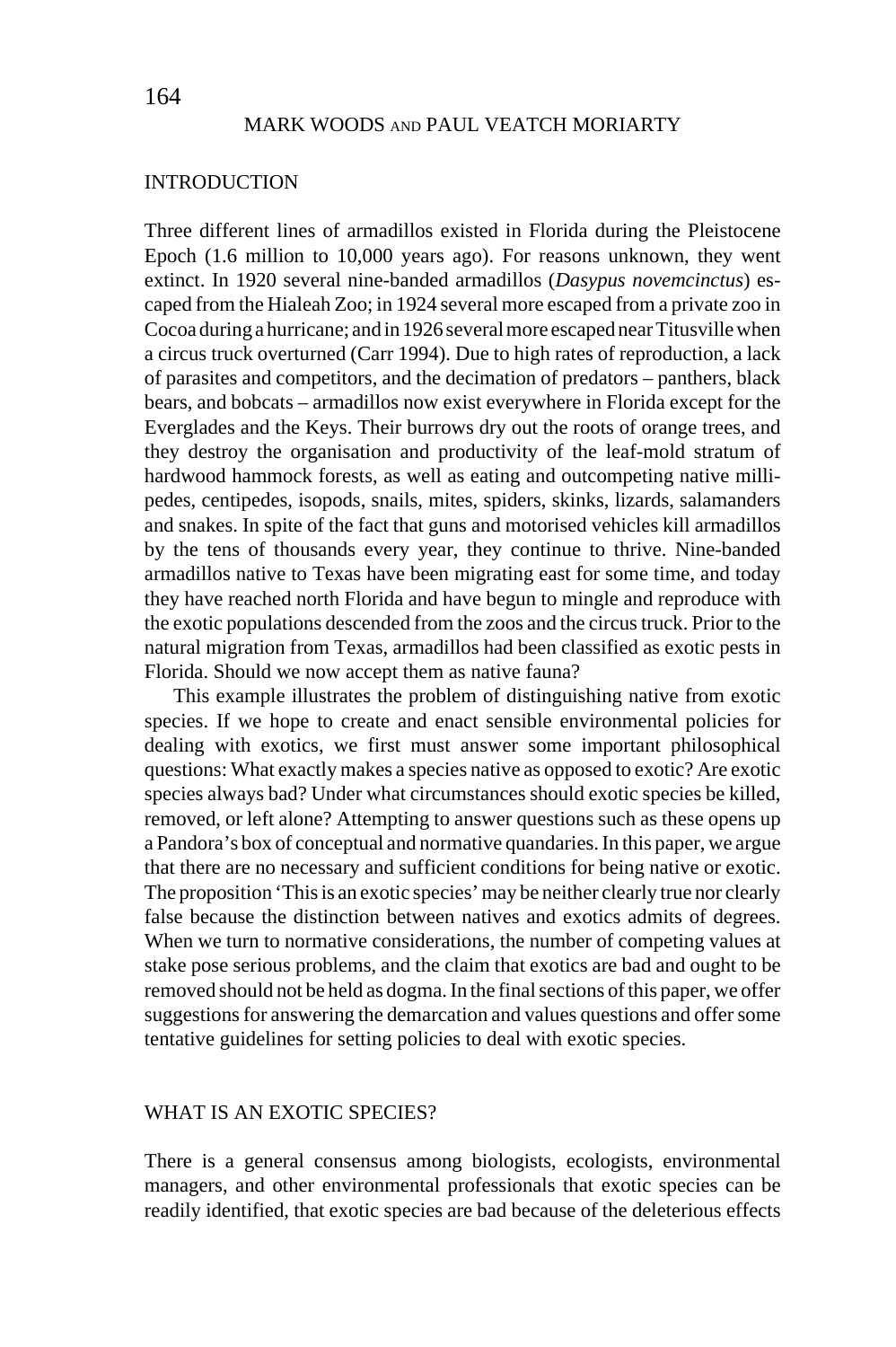they have on people and nature, and that exotic species should be removed or killed whenever possible. Many of these people believe that the problem of exotic species is one of the most serious environmental problems we face today (Soulé 1990; Wilson 1992; Wuerthner 1996; Bright 1998; Devine 1998; Pimentel et al. 1999). Jared Diamond (1989) identifies exotic species as one member of the 'Evil Quartet' – four mechanisms responsible for overall species extinction and the loss of biodiversity.<sup>1</sup> Because of the problems posed by exotic species, some leading biologists have called for the formation of a presidential commission on exotic species in the United States (Schmitz, 1997). Deborah Dyer (1996) argues that federal laws in the United States do not adequately address the role of exotic species, and Steven Wade (1995) has called for an Exotic Species Act. Before we enact such policies, however, we should first attempt to answer the question 'What is an exotic species?' In this section, we distinguish several possible criteria for determining whether a species is native or exotic to a particular area and show some demarcation problems raised by each criterion. While we distinguish between five different criteria, we should note that considerable overlap exists between them.

# *The Human Introduction Criterion*

One answer to the question of what makes a species exotic is that proposed by Reed Noss and Allen Cooperrider (1994, 392): An exotic species is 'the result of direct or indirect, deliberate or accidental introduction of the species by humans, and for which introduction permitted the species to cross a natural barrier to dispersal'. According to this criterion, human activity is the key element in determining whether a species is native or exotic. This criterion appeals to many people who value ecosystems because they are unhumanised (or less humanised) and continue to exist relatively free from human activity (Throop 2000), and this criterion importantly is used to establish management objectives and environmental policy by bureaucracies such as the United States National Park Service and the Society for Restoration Ecology (Hettinger  $2001$ ).<sup>2</sup>

One problem that this criterion faces is how to interpret indirect introduction. We have an intuitive idea of what it means for humans to indirectly introduce a species. If, for example, humans allow coyotes to move into an area which they previously did not occupy by killing off the wolves in the area, it looks as though humans have indirectly introduced the coyotes. Hence, this criterion can be understood as a counterfactual – if not for human activity, this species would not be here. However, given the extent of human impacts on the planet over the past several million years, it looks as though this interpretation would rule out far too many species from the realm of nativity. That is, the 'butterfly effect' would make it so that only those species whose existence in an area predated the existence of human beings on the planet would qualify as native.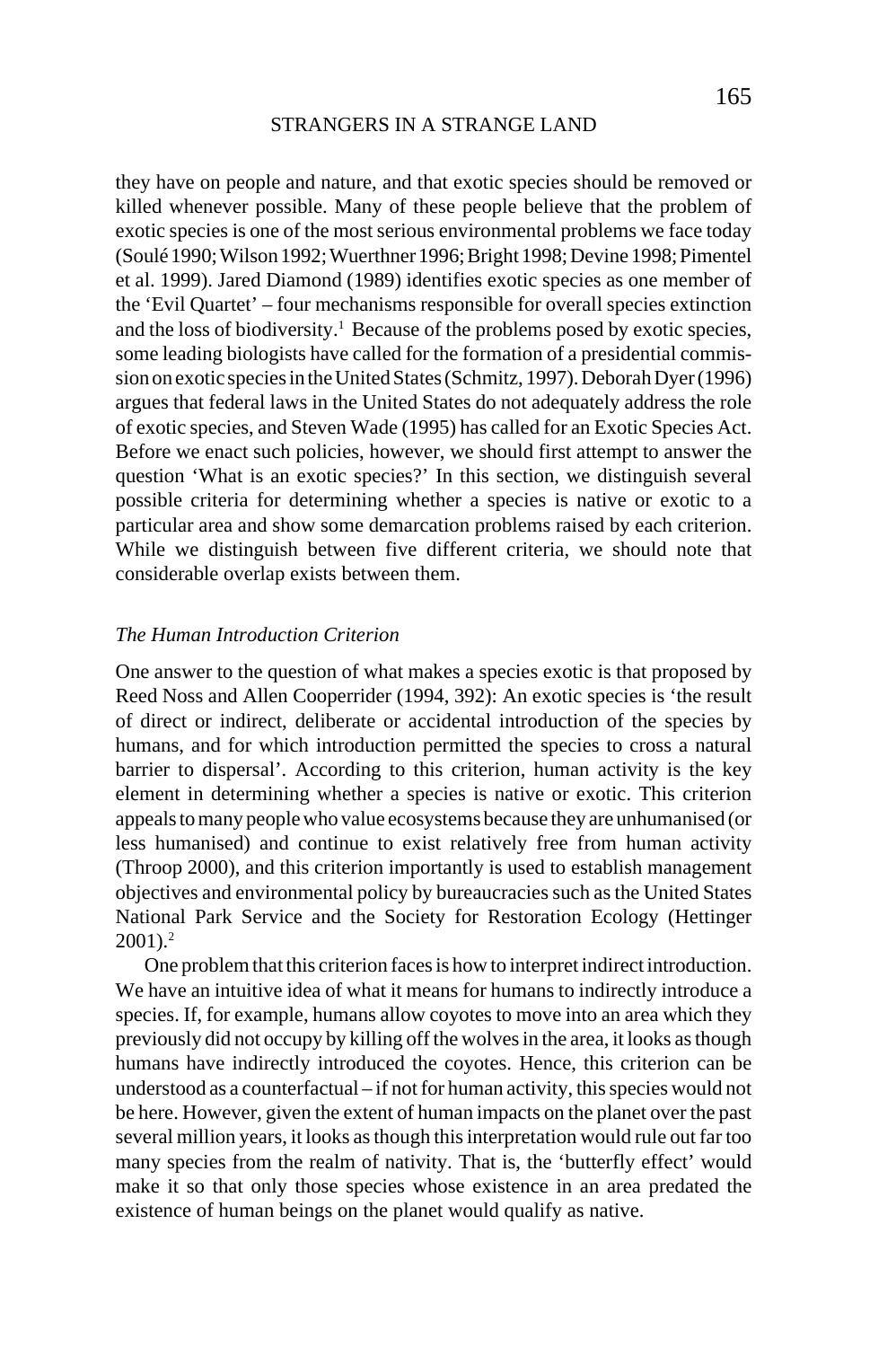For these sorts of reasons, one might want to say that only those species that are directly introduced by humans are exotic. However, there are further problems in understanding how to correctly apply this criterion. Consider the following case. 'Saltcedar' tamarisk (*Tamarix chinensis* and *Tamarix ramossisima)* was introduced to the United States via the nursery trade in the 1820s and 1830s. By 1880 it had escaped from cultivation and had turned up in the desert Southwest of the United States (Rodman 1993).<sup>3</sup> The tamarisk, which was not native to this region, has spread rapidly along river banks where it forms a dense monoculture thicket and tends to deplete water supplies and impoverish wildlife habitat. John Rodman (1993, 149) notes that 'there is no consensus on whether saltcedar (the deciduous, shrubby, incredibly prolific form of tamarisk) should be thought of as one species, several distinguishable species, or a group of highly adaptive, rapidly speciating forms'. If in fact the tamarisk has undergone adaptation and speciation since its introduction into the desert Southwest, then it is unclear whether these new species should be considered native or exotic. According to the human introduction criterion, a species is exotic if it was introduced by humans. Was this new species of tamarisk introduced to North America by humans or not? Its ancestor was introduced by humans, but the species that exists here now is not the same species that was originally introduced. Given that this species exists nowhere else in the world, and never has, it would seem odd to say that it is not native to this region. However, it would not be here now if not for the activity of humans. And it may still belong to a genus which is exotic according to this criterion. This example raises the possibility that an organism could belong to a native species and an exotic genus.

In addition to distinguishing between direct and indirect introduction, one might wish to have a human introduction criterion which distinguished between intentional and unintentional introduction. What if, for example, a burr clings to the leg hair of a person walking through the area and rides its human ferry across to the other side of a mountain range? Is this not the plant's normal mechanism of dispersal? Could it not just as easily have hitchhiked on the leg of a non-human animal? Should we say that just because it happened to catch a ride on a human leg that it is exotic?

In spite of the above problems, the human introduction criterion captures an important component of the way many people think about nature as that which exists independently from human cultures. This criterion picks out a characteristic that can be typical of native species – the origins of their existence in a particular area is independent of people. Frequently people value native species just because of this fact and correspondingly regard exotic species negatively. We discuss this below in relation to the value of naturalness. While we believe that this criterion picks out an important feature of the distinction between natives and exotics (and the corresponding value), we do not believe that this criterion alone can provide a complete account of the distinction. As the tamarisk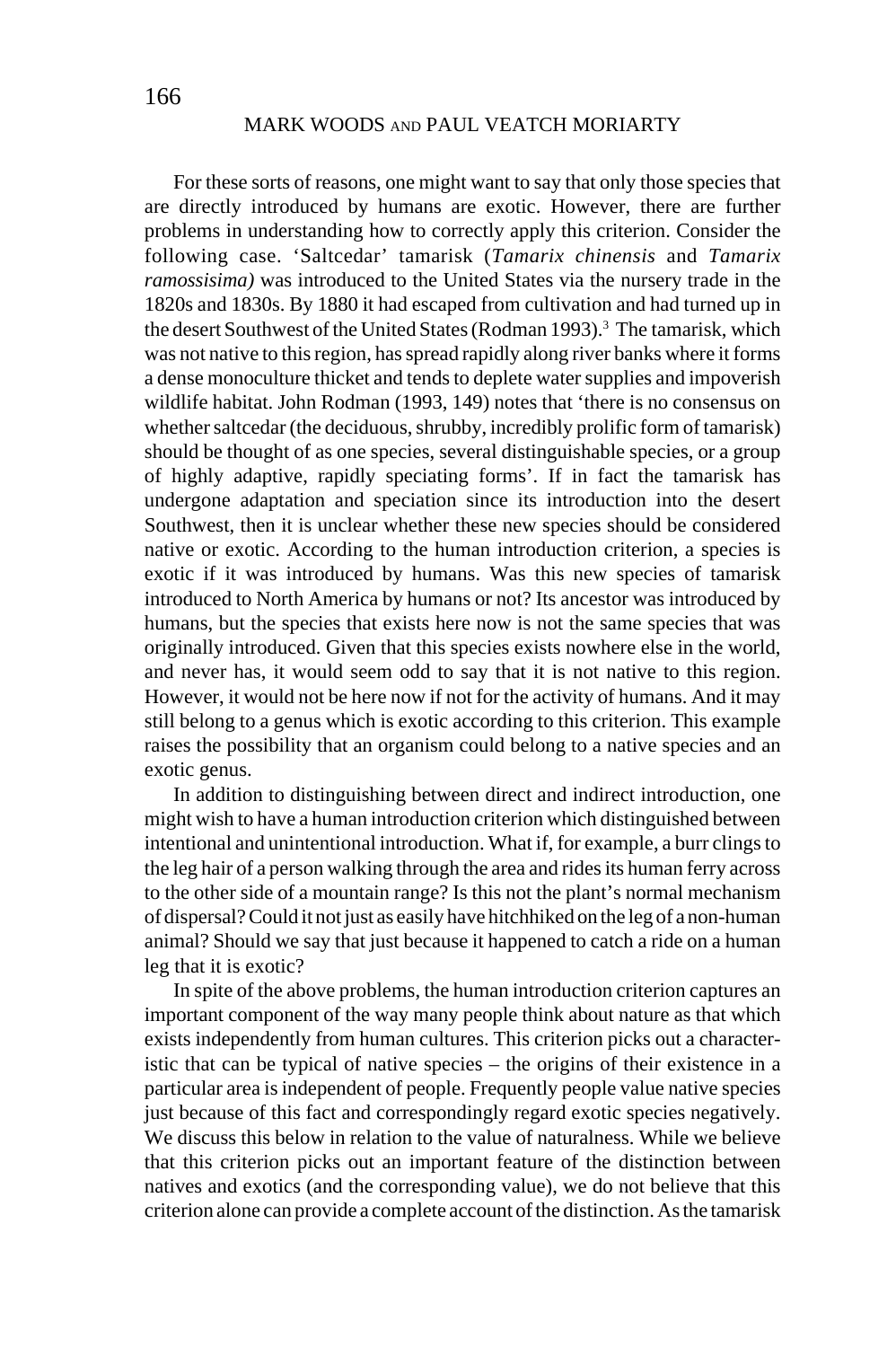and armadillo examples show, it will not always be clear how this criterion should be applied. Furthermore, we believe that even in the cases where this criterion can be clearly applied, it provides neither necessary nor sufficient conditions for the distinction between natives and exotics. A species may be exotic to a given area even if it has not been introduced (directly or indirectly, intentionally or unintentionally) by people. Consider the case of the finches on the Galapagos Islands. The fourteen different species of finches found on these islands apparently descended from a single species which arrived in the Galapagos from South America less than one million years ago (Lack 1983). The finches thrived in this environment relatively free from predators and formed new species as they adapted to relatively unfinchlike ecological niches. According to the human introduction criterion, the first finches to arrive in the Galapagos were native; however, these finches that evolved elsewhere were outside of their traditional range, and they were foreigners to the ecological communities on the islands. The next four criteria we discuss appeal to ideas of evolutionary origin, historical range, ecological degradation, and membership within an ecological community.

## *The Evolutionary Criterion*

Perhaps a species ought to be considered native to an area if it originally evolved in that area. The first finches to arrive on the Galapagos Islands originally evolved on the South American mainland and were not adapted to the ecological conditions found in the Galapagos. The finches that exist on these islands today have undergone speciation and have evolved and adapted to the unique conditions of their environments. While the current species of finches seem to be native, following the evolutionary criterion, their ancestors were not. According to the human introduction criterion, both the current species of finches are, and their original ancestors were, native, but this account misses important differences between the original migrants and the subsequently evolved species. The tamarisks in the southwestern United States today may be in a position similar to the finches shortly after their arrival in the Galapagos.

The evolutionary criterion has some advantages over the human introduction criterion in that it captures the intuitive appeal of the idea that a species which has evolved in one area and just recently crossed some natural barrier to dispersal does not seem to be native to the area in which it has just arrived. Like a species introduced by humans, it has not evolved or adapted to 'fit' into this new environment. It may be highly invasive and could even wipe out species that currently exist in this area. The evolutionary criterion captures the idea that a species is native to an area if this is where the species comes from.

However, the evolutionary criterion also faces problems. How, for example, are we to determine the 'area' in which a species evolved? We tend to say that gray wolves (*Canis lupis*) are native to North America, that nine-banded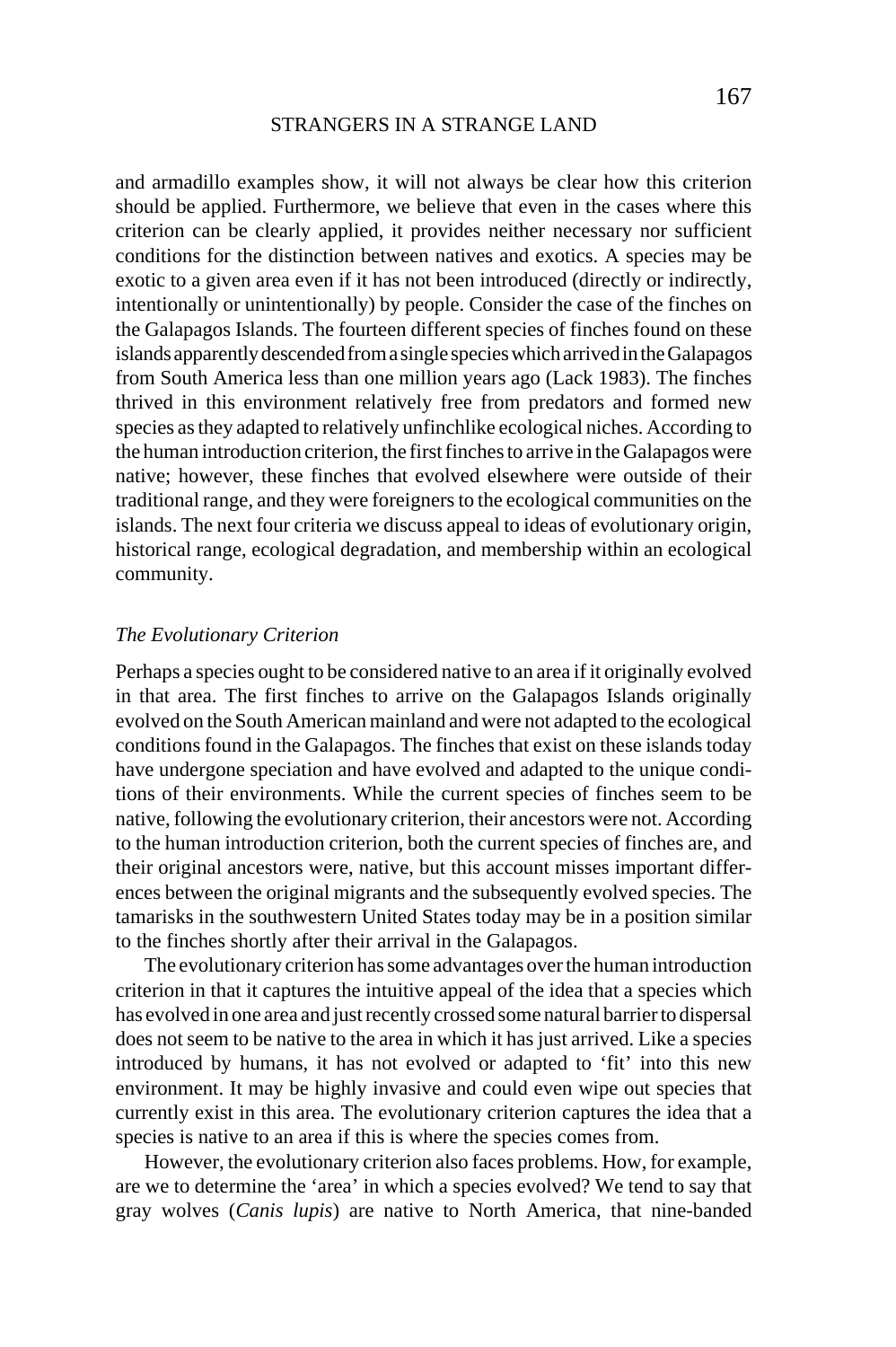armadillos are native to Central America, and that Florida panthers (*Felis concolor coryi*) are native to Florida. We seem to have a very loose sense of what constitutes an area of origin. Trying to identify the place at which a species came into existence is plagued by the problem of spatial scale. If nine-banded armadillos first came into existence in a particular valley in Central America (if we could ever know such a thing), does this mean that these armadillos are native just to that valley, to a larger landscape, or to the entire region of Central America? Stephen Spurr (1980, 441) shows this spatial scale problem when he proposes that 'all plants and animals are exotic... except at the very point in space where the particular gene combination was constructed'. By defining the area in which a species evolved as a precise point in space, Spurr reduces the idea of nativity to absurdity.

Furthermore, the evolutionary criterion faces the problem that species are not clearly demarcated and well-defined. It is usually not possible to pinpoint the precise time at which one species divides into two. The Mexican gray wolf (*Canis lupus baileyi*) is commonly classified as a subspecies of the North American gray wolf. The Mexican gray wolf is morphologically distinct from its cousins up north. It is generally smaller, its coat looks different, and it is usually more aggressive. The Mexican gray wolf generally does not interbreed with the gray wolves from farther north, but it could in principle produce viable offspring. The German shepherd, on the other hand, is commonly classified as belonging to a separate species from the gray wolf. German shepherds and wolves do not commonly interbreed, but they are capable of producing viable offspring. This all illustrates the point that it is not always clear when two varieties of the same species have become sufficiently separate to be classified as separate species. Given the vagaries of determining when one species becomes two, application of the evolutionary criterion will be inherently difficult.

## *The Historical Range Criterion*

While the science of conservation biology is grounded in modern evolutionary theory, few if any conservation biologists advocate the evolutionary criterion for distinguishing between native and exotic species. Instead, many conservation biologists are committed to a historical (or natural) range criterion: '*Exotic* is the adjective most commonly used by conservation biologists to describe a species living outside of its native range' (Hunter 1996, 215; see also Primack 1998). This criterion is similar to the human introduction criterion in that both involve species moving into areas where they have not previously existed. However, while human agency is all-important for the human introduction criterion, human agency is not necessary for a species to be considered exotic under the historical range criterion. As invasion biologist Geerat Vermeij (1996, 4) says: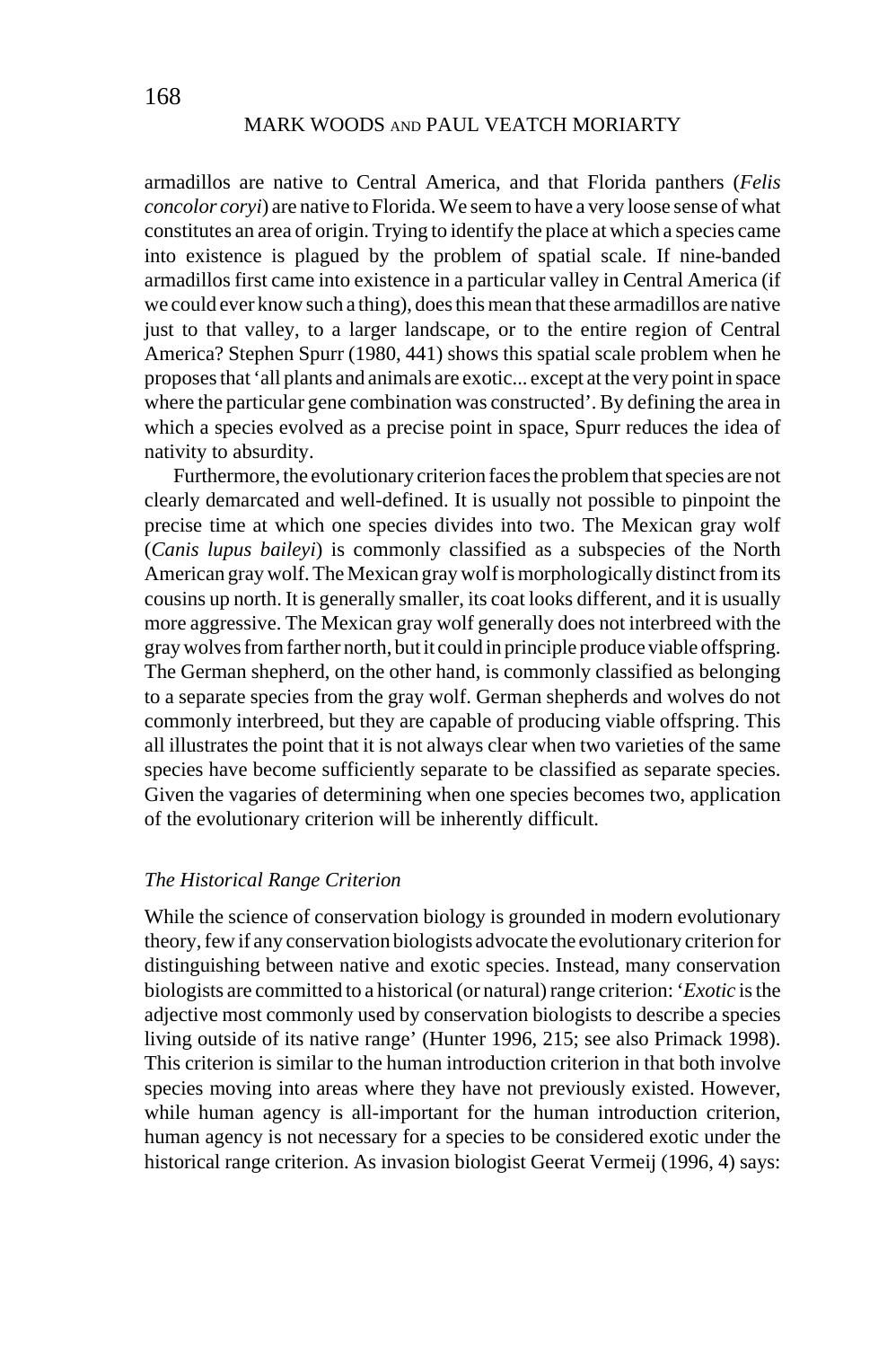By invasion I mean the geographical expansion of a species into an area not previously occupied by that species. Invasions may occur as the result of climatic and tectonic changes as well as through introduction by humans.

The 'historical range' of a species presumably is identified with the areas in which it has historically been found. According to Walter Westman (1990, 252):

As the term is used widely in park practice, an 'exotic' species is one that is newly established at a significant distance from its former geographic range. In park practice, the term includes both significant range extensions by species native to another part of the state or region, and introductions of species from distant regions or continents (whether by natural dispersal or human agency).

One difficulty faced by proponents of this criterion is that of locating the historical range of a species in space and time. Field guides to birds, mammals, trees, flowers, etc. typically illustrate the range of a species by shading in a portion of a map. However, this representation of the range is really very crude. Within the shaded area for a particular tree species, for example, there may be a valley where that tree species has never existed. If the tree species were to move into the valley, would it be moving outside of its historical range? The temporal problem may be even more complex than the spatial one. Aspens (*Populus tremuloides*) once extended as far as Southern California and the Baja Peninsula in Mexico. Due to changing climate patterns, the aspens have all but vanished from this region. Two small stands remain – one in the San Bernardino Mountains east of Los Angeles and one on the Baja Peninsula in Mexico. The nearest large groves of aspens are hundreds of miles to the north and separated from these small stands by desert. If humans decided to plant aspens in the nearby San Gabriel Mountains, where aspens apparently existed at some time in the past, would they be planting them within the historical range of aspens?

In addition to these difficulties of applying the historical range criterion, many would claim that this criterion does not provide a complete account of the concepts of nativity and exoticality. This criterion captures the intuition that a species moving into an area where it has not previously existed is a stranger to this area. However, by ignoring any distinction between anthropogenic introduction and natural migration, this criterion fails to capture one of the important values many people associate with native species (Throop 2000). Further, many people are concerned about exotic species because of the harmful environmental impacts of these species – some strangers are worse guests than others. For this reason, some people identify invasive and harmful species as the significant subcategory of non-indigenous species (Scherer 1994; Devine 1998). We shall call this the degradation criterion.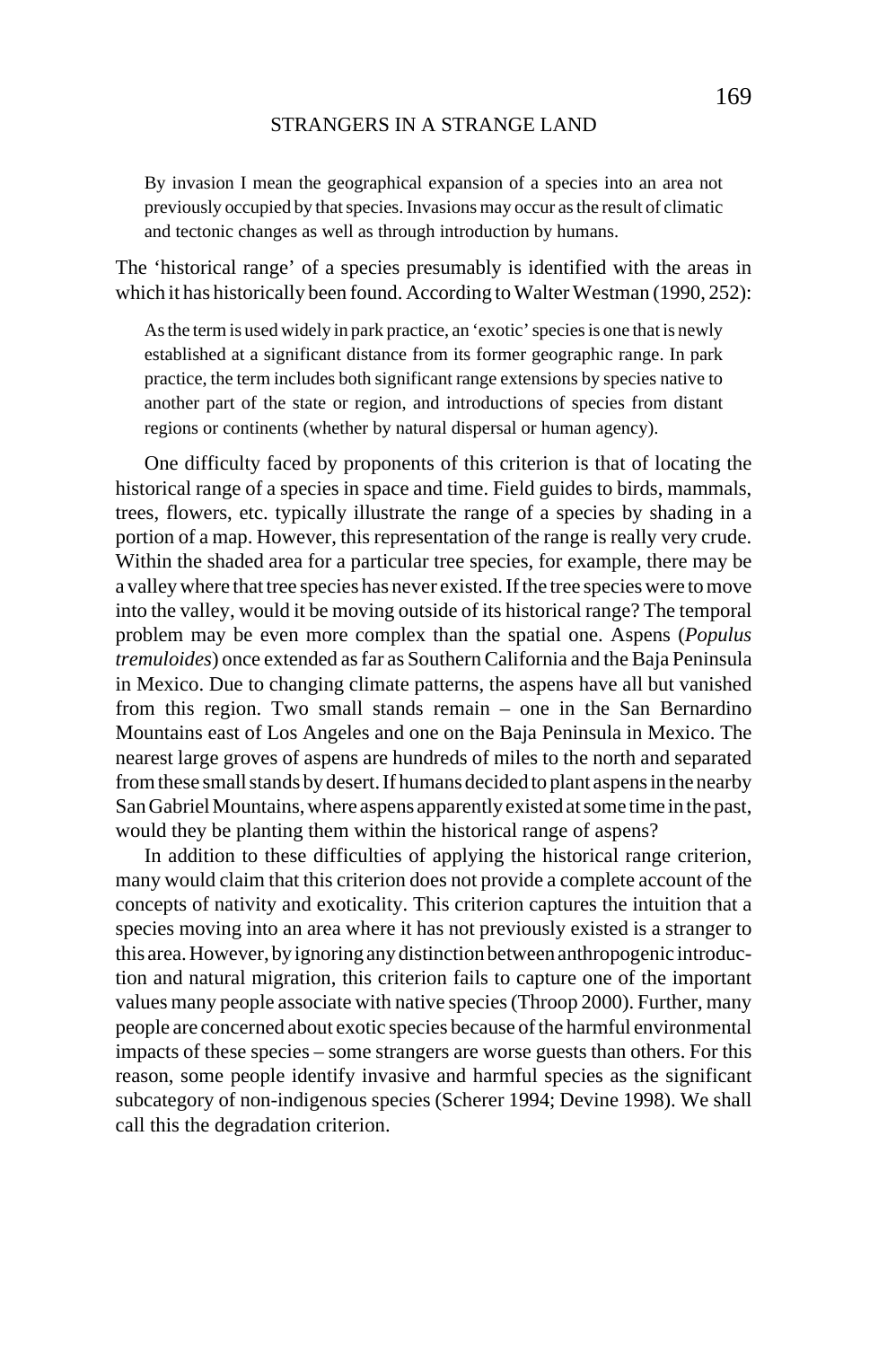## *The Degradation Criterion*

Robert Devine (1998) uses the terms 'alien', 'non-native', 'exotic', 'introduced', and 'non-indigenous' synonymously. 'These labels', he says, 'apply to any animal, plant, or microbe found outside its natural range' (p. 4). However, he is not particularly concerned with such species unless they degrade the environment and cause harm. He says, 'It's the invasive ones that we have to watch out for, the ones that proliferate out of control, degrade our ecosystems, make us ill, and devour our crops' (p. 5). Devine uses the term 'invasive' to identify these harmful species; he claims that invasive species are almost always non-native, but not all non-native species are invasive. Thus, invasives are a subcategory of non-natives. Donald Scherer (1994) has a similar classification scheme, though he uses the terms differently. Scherer uses 'non-indigenous' to refer to species existing outside of their historical ranges. He reserves the term 'exotic' for that subset of non-indigenous species that harms or degrades the ecosystem or displaces indigenous species. Both Scherer and Devine appeal to the important idea that what is significant about many exotics is that they cause biological and ecological degradation or harm.4

A paradigm example of an invasive species which degrades the ecosystem and displaces or wipes out indigenous species is the brown tree snake (*Boiga irregularis*) in Guam. Less than fifty years ago the brown tree snake was accidentally introduced to the island of Guam via cargo ships. This mildly venomous snake easily adapts to many forms of prey and eats, among other things, birds' eggs. The snake has no predators on Guam, so its population has multiplied rapidly. The island of Guam is now infested with these snakes; in the areas of highest density, there are as many as 10,000 snakes per acre. The snakes have decimated Guam's bird population. Thus far, they have wiped out fifteen species of birds, and they are threatening to wipe out the Marianas crow (*Corvus kubaryi*) and the Marianas fruit bat (*Pteropus marianus*) as well (Barela 1993). The brown tree snake's decimation of wildlife on Guam is being referred to by local environmentalists and media as 'The Massacre on Guam'. The snakes are so numerous that residents have reported them coming up through the toilets, chewing through power lines, and allegedly attacking human infants on occasion. The order is out to all Guam residents to kill brown tree snakes on sight, but still their population continues to grow. Officials are currently examining different possibilities for eradicating the snakes such as poison or snake-sniffing dogs, and biologists are trying to develop a disease specific to the brown tree snake which would be introduced into the population. Brown tree snakes have caused similar problems in Australia and have been reported in Hawaii and other Pacific islands where they pose a similar threat.

While the degradation criterion captures an important sense of exoticality – both in terms of what it means to be exotic to an area and in terms of the negative values associated with exotics – this criterion is not trouble-free. Questions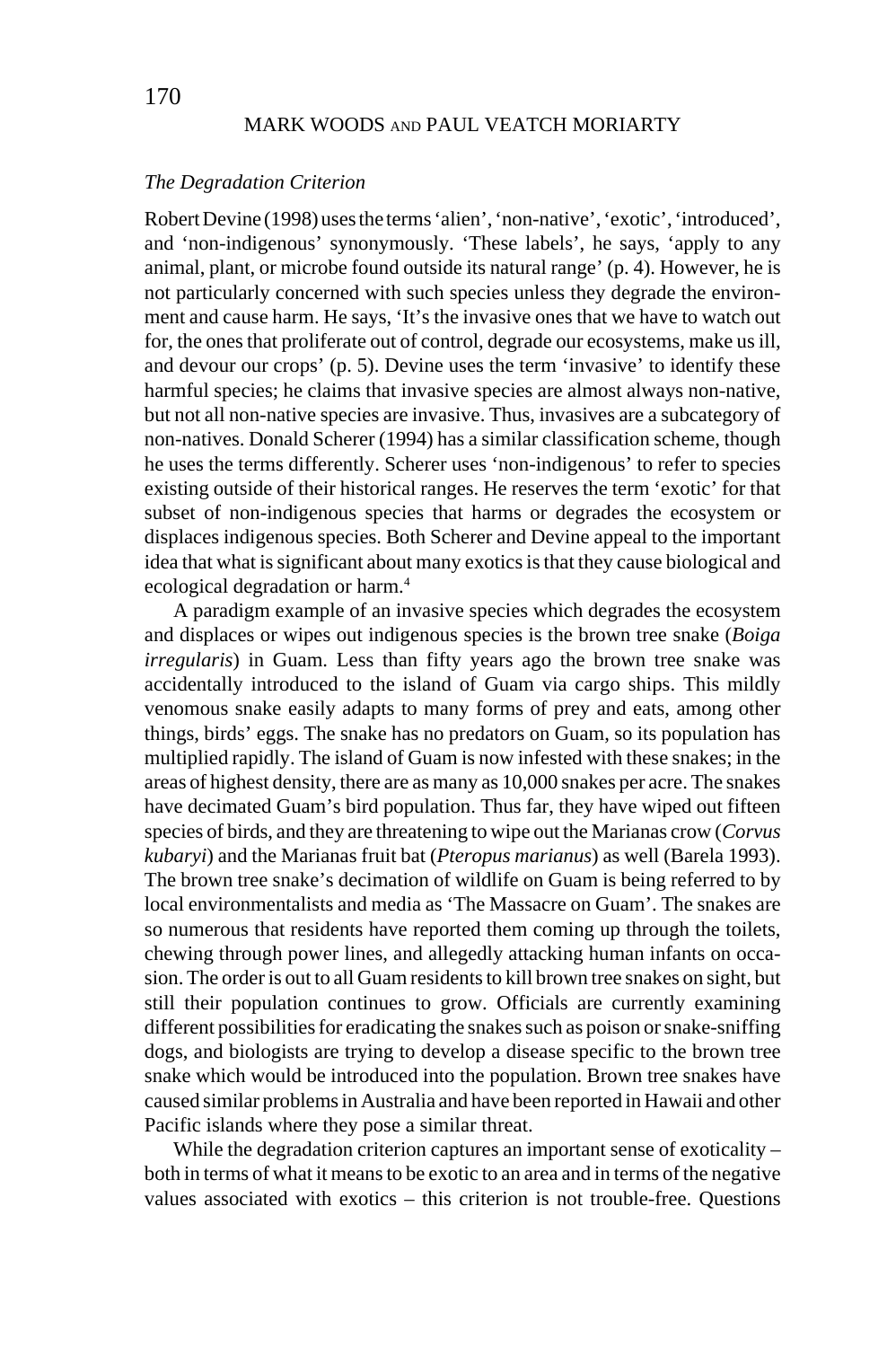remain about what it means for an ecosystem to be harmed or degraded. One question is whether an ecosystem is the sort of thing that can be harmed at all. Some people such as Harley Cahen (1988) and Dale Jamieson (1995) have argued that ecosystems are incapable of caring about what happens to them and thus lack interests. Only those beings with interests, they argue, are capable of being harmed.

Even if we can meaningfully talk about harming or degrading an ecosystem, it sometimes appears to be the case that an exotic species both harms and benefits a natural ecosystem. Eucalyptus trees were introduced into California from Australia over 125 years ago. The state of California decreed in 1979 to remove all exotic plant species capable of naturalising. While removing all the eucalyptus trees would be a difficult (if not impossible) task, the trees have been a target for removal and control. The eucalyptus trees use large quantities of water and displace other less aggressive species. In some respects, the eucalyptus trees appear to be degrading the Californian ecosystems into which they have been introduced. However, the eucalyptus' impacts on local species may not be all bad. Monarch butterflies (*Danaus plexippus*) are apparently native to California by any of our criteria. Large populations of monarch butterflies have become reliant upon the trees for their annual migrations. According to Westman (1990, 255), eucalyptus trees are 'utilised by a wide range of native species, in some cases preferentially'. In addition to the monarchs, a number of native bird species and one species of salamander are found as frequently, or more frequently, in eucalyptus forests as in native oak woodlands. Hence, eucalyptus trees are apparently beneficial to some species in this ecological community and harmful to others, and the removal of these trees at this time could be both harmful to some native species such as monarch butterflies *and* helpful to other native species.

#### *The Community Membership Criterion*

John Rodman (1993) has proposed yet another criterion. He asks us to '[s]uppose that the essence of exoticality is existence outside a community, lack of a membership in a community of mutual dependence and mutual controls' (p. 150). The central idea that Rodman captures is that a species is native to the degree that it is an integrated member or component of an ecological community. This criterion is similar to the degradation criterion in that a species is exotic to the degree that it is not integrated into an ecological community, it violates relationships of dependence and control with other species, and it degrades or harms the ecological community. However, the community membership criterion differs from the degradation criterion because a non-integrated species that causes no degradation or harm to the ecological community is still considered to be exotic under the community membership criterion. The first finches to arrive in the Galapagos Islands were not integrated members of the ecological communities of these islands, and, because of this fact, they would be classified as exotic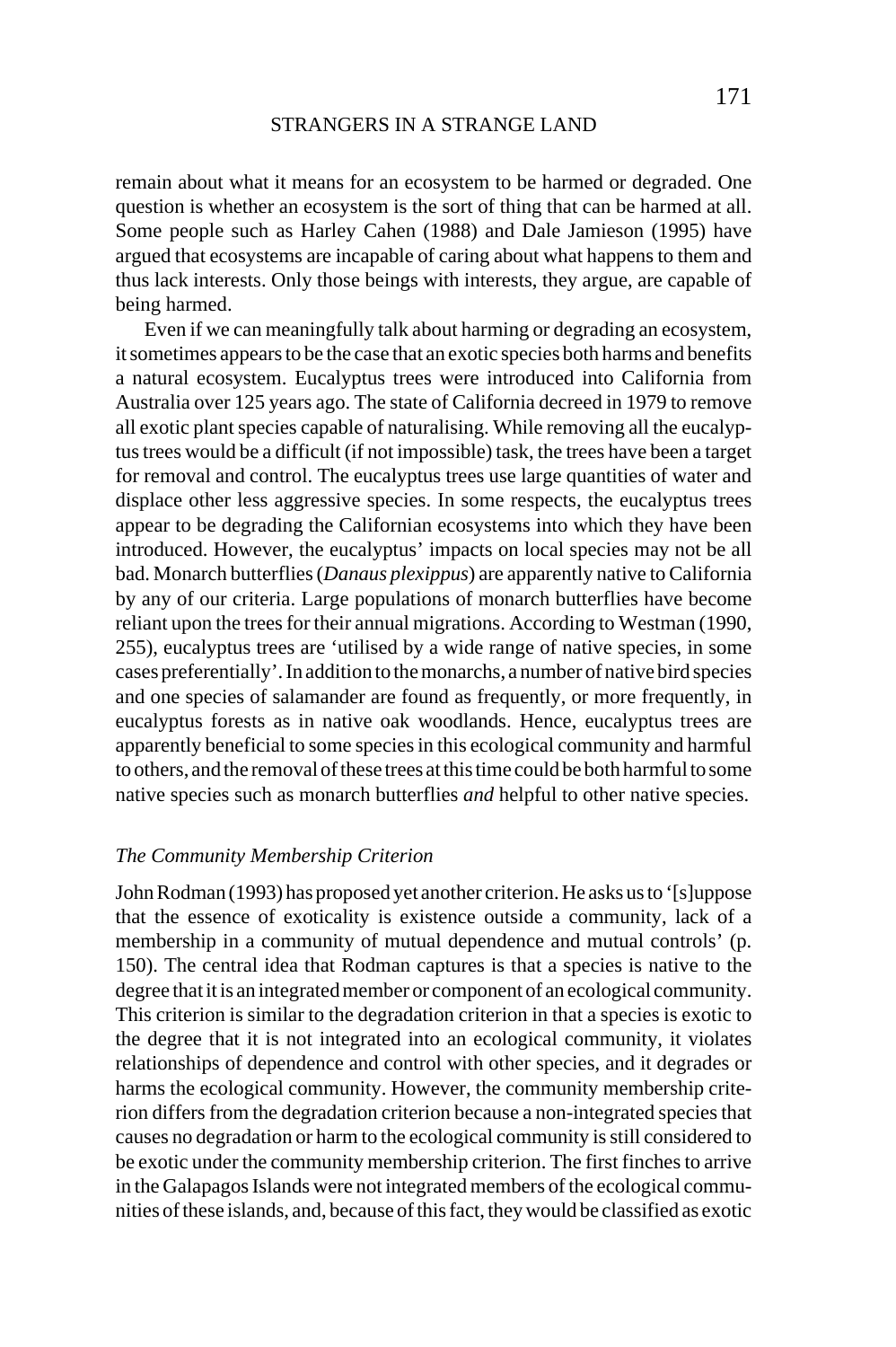under the community membership criterion. To the degree that they subsequently caused disruptions to the biological and ecological assemblages and processes present in the Galapagos, the finches became exotic under the degradation criterion. In time the ecological communities of the Galapagos evolved and adapted to the newly evolved species of finches, and the finches became integrated members of these communities. The finches are now native species according to the community membership criterion.

One problem the community membership criterion faces is the ability to spell out what an ecological community is. Although ecologists have used a community model to describe nature since the 1920s (McIntosh 1985; Hagen 1992; Worster 1994; Kingsland 1995), this model today has become questionable. Kristin Shrader-Frechette and Earl McCoy (1993) claim that there has never been consensus among ecologists over what precisely constitutes an ecological community, and Daniel Botkin (1990) claims that most attempts to create mathematical equations that express the notion of an ecological community cannot be empirically verified (see also Kingsland 1995). Beyond theoretical problems of trying to describe what an ecological community is, it can be notoriously difficult to determine which species of any given ecological community are integrated natives (Diamond 1987). Accurate ecological data for any given ecological community seldom go back more than one or several hundred years. Further, paleoecologists remind us that natural communities are consistently shifting and are seldom as stable as we once thought. For example, most plant communities in the eastern United States are relatively short lived – from a paleoecological perspective, having established their current species composition in the past 4,000 to 8,000 years (Graham 1988; Hunter et al. 1988). Viewed from this perspective, ecological communities look more like relatively arbitrary collections of assemblages, and it might be difficult to define native species as species that are integrated well within a community.

Beyond the difficulties involved in determining a particular ecological community, proponents of the community membership criterion also face difficulties in determining what Rodman calls 'mutual dependence and mutual controls'. Rodman (1993, 153) claims that members of an ecological community participate in a form of 'balance in a disturbed world'. This might lead us to see some form of ideal balance of multispecies, ecological communities (or balance of nature) that can be used as a yardstick to distinguish natives from exotics: organisms and species are native to the degree to which they fit into such a balance and exotic to the degree to which they upset or alter such a balance. However, we must reject a simplistic notion of balance because it originates largely from a now-defunct ecological understanding of nature. Disturbance ecologists tell us that natural systems may rarely exist in stable forms of balance and instead are more properly characterised by persistent changes and disturbances (Pickett and White 1985; Botkin 1990). The community membership criterion is problematic because it presupposes a pristine, balanced ecological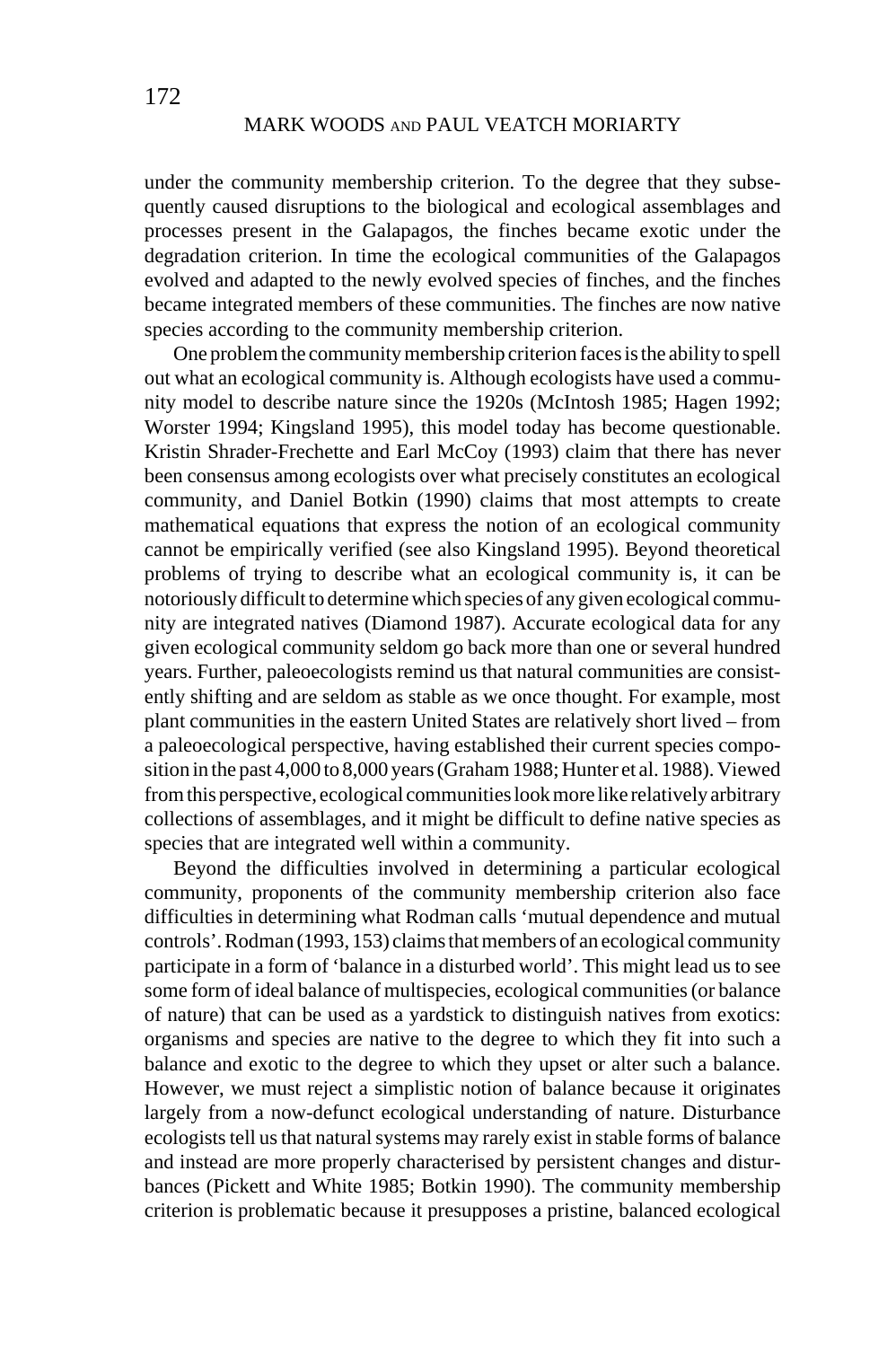community composed of native species against which we can compare exotic outsiders, and such communities may be nothing more than fictions (Peretti 1998).

Ned Hettinger (2001) argues that Rodman's community membership criterion requires not merely community membership for nativity but *good* community membership. That is, for a species to be considered native, it must have adapted well into the ecological community. Holmes Rolston (1994, 115) proposes a similar standard when he argues for the removal of feral mustangs in the western United States because these mustangs are not 'good adapted fits on today's landscapes', in spite of the fact that they've been on such landscapes for hundreds of years and now have federal, legal protection via the U.S. Wild and Free Roaming Horses and Burros Act of 1971. In place of this strong version of a community membership criterion as advocated by Rodman and Rolston, Hettinger (2001, 198) argues instead for a weaker version of this criterion:

In contrast with native species, an exotic species is one that is foreign to an ecosystem in the sense that it has not significantly adapted to the resident species and/or abiotic elements that characterise this system and, perhaps more importantly, the system's resident species have not significantly adapted to it. [On this account] species that are introduced to new geographical locations by humans, or that migrate or expand their ranges without such assistance, may or may not be exotics in these new regions. Species are exotic in new locations only when the species movement is ecological and not merely geographical.

The mere act of geographical movement does not make a species exotic because species that move into a type of ecological assemblage that already exists in the 'home range' of the species would be considered native, according to Hettinger, in spite of the fact that the species now has a new geographical location. Because Hettinger focuses on ecological assemblages rather than on ecological communities, his criterion might get around two of the problems associated with the community membership criterion: the problem of what constitutes an ecological community and the problematic notion of a balance of nature. A version of the community membership criterion might appeal to people who advocate a holistic environmental ethic such as Rolston (1994).

## NATIVE AND EXOTIC SPECIES AS CLUSTER CONCEPTS

We have identified five different criteria for classifying a species as exotic. Using case studies, we have illustrated that a species may be classified as exotic using one criterion, but non-exotic using another criterion. The selection of a criterion for classifying a species as exotic will have significant practical consequences when it comes to the establishment of policies for dealing with native and exotic species. Which criterion then should we use? Our suggestion is that there is no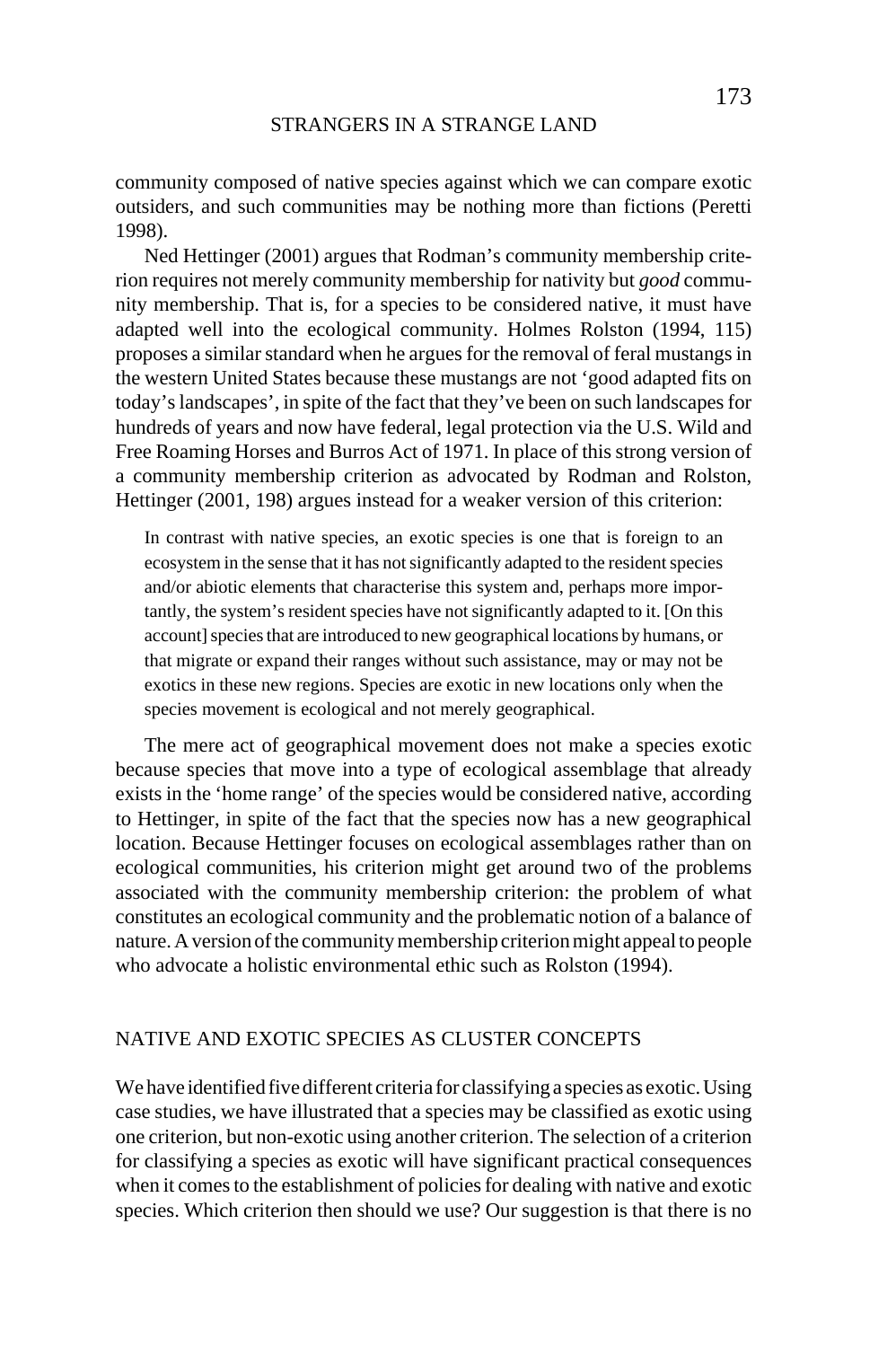'bright line' which separates native species from exotic species. We believe that none of the five criteria we have identified constitutes either a necessary condition or a sufficient condition for a species being exotic. Rather, we suggest the concepts of 'exotic' and 'native' as applied to species are *cluster concepts*.

As Heather Gert (1995) says, there has been an ongoing debate in philosophy between those who believe that conceptual analysis is a matter of determining the necessary and sufficient conditions for falling under a concept – the so-called classical view – and those who believe that the attempt to do so is generally futile. Critics of the classical view argue that we cannot always give necessary and sufficient conditions because many concepts lack 'sharp borders' and may admit of some degree of vagueness. In response, one might wish to point out that the classical view does not always rule out the possibility of vague concepts (Gert 1995). We might wish to maintain, for example, that there are necessary and sufficient conditions for being a bachelor and that one of the necessary conditions is being an adult. Since adulthood seems to have fuzzy boundaries, one who accepts the classical account might reasonably maintain that the concept 'bachelor' is vague. But perhaps this only pushes the problem back. Unless one can give necessary and sufficient conditions for being an adult, one has not really given necessary and sufficient conditions for being a bachelor. Any analysis which uses concepts that have not been, or cannot be, analysed properly without vagueness is not a complete analysis.

A second reason for criticising the classical view is that according to the classical view, no property can be mentioned in the analysis of a concept unless that property is a necessary condition for falling under the concept. For example, since having four legs is not a necessary condition for being a dog, the property of having-four-legs would not be a part of the analysis of the concept 'dog'. One alternative which has been offered is that of cluster concepts.<sup>5</sup> On this view, an analysis of a concept will include a variety of properties, but it is only required that something possess some subset or cluster of these in order to fall under the concept. Hence, something might be a dog if it possess a sufficiently large subset of the properties associated with the species *Canis domesticus*, although it need not exhibit all of those properties.<sup>6</sup> As applied to extocality, the traits which are characteristic of exotic species are exemplified by each of the five criteria we have identified in this paper. An exotic species typically will exhibit the following traits:

- The species' existence in the area is the result of human introduction at some time. That introduction may be intentional or unintentional, direct or indirect.
- The species originally evolved somewhere else.
- The area is outside of the historical (or natural) range of the species.
- The species tends to damage or degrade the local ecosystem, displacing or eliminating native species.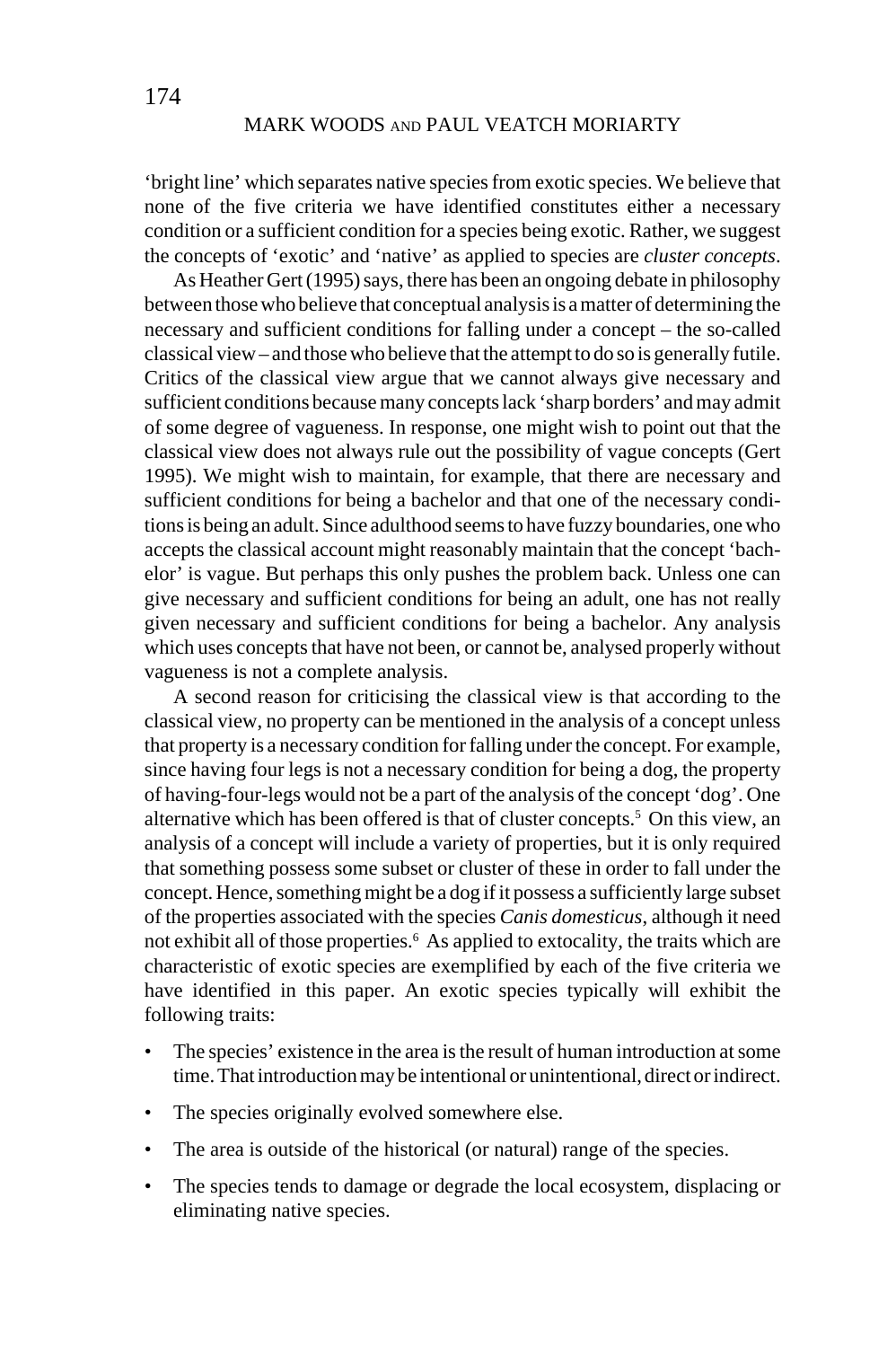The species is not an integrated member of the ecological community. It has not developed significant relationships of mutual dependence and mutual control with other species in this community.

Any one of these traits on its own will not be sufficient to make a species clearly exotic. Consider, for example, the first trait. Are all species whose presence in a particular area is a result of human introduction clearly exotic? We contend that they are not. The Guam rail (*Rallus owstoni*), a flightless bird endemic to Guam, has been virtually wiped out by the brown tree snake. Guam rails are now being bred in captivity and 'reintroduced' to the small nearby island of Rota which has no brown tree snakes. Although Rota is ecologically similar to Guam, rails have never existed on Rota. Is the Guam rail on Rota an exotic species? Further, is a species which was indirectly introduced to an area by humans in the past always exotic? Consider again the case of the saltcedar tamarisk discussed above. Are the new species, which may have evolved since the tamarisk was introduced, exotic to the southwestern United States? Their presence there now is a direct result of human introduction; however, these new species evolved in the southwestern U.S. and exist nowhere else. Human introduction is not *sufficient* to make a species exotic, though it is a trait which is characteristic of exotic species. The same is true of the other traits that are characteristic of exotic species, although we lack the space here to demonstrate this in each case.

Furthermore, none of the above traits is a *necessary* trait for an exotic species. That is, a species could be exotic while lacking any one of the five traits. Consider again human introduction. Must a species be introduced by humans in order to be exotic? We think not. Consider a species of bird which manages to find its way onto an island where it has not previously existed. This island is not part of the historical range of this species; the species originally evolved somewhere else; it may be quite disruptive to the ecosystem of this island, displacing native species; and it has not yet become an integrated member of the island's ecosystem. It seems reasonable to say that this species is exotic to the island, even though it was not introduced by humans.

When we say that 'exotic' is a cluster concept as it applies to species, what we mean is that there are a number of traits which are typical of exotic species. We have identified five of these traits. None of the traits is either necessary or sufficient for a species to be exotic. The more of these traits a species has, the more likely we are to think of it as exotic. As a contrast to extocality, there are a number of corresponding traits which are characteristic of native species:

- The species' presence in the area is not the result of human introduction.
- The species originally evolved in the area.
- The area is part of the historical range of the species.
- The species does not tend to degrade the ecosystem or displace or eliminate other native species.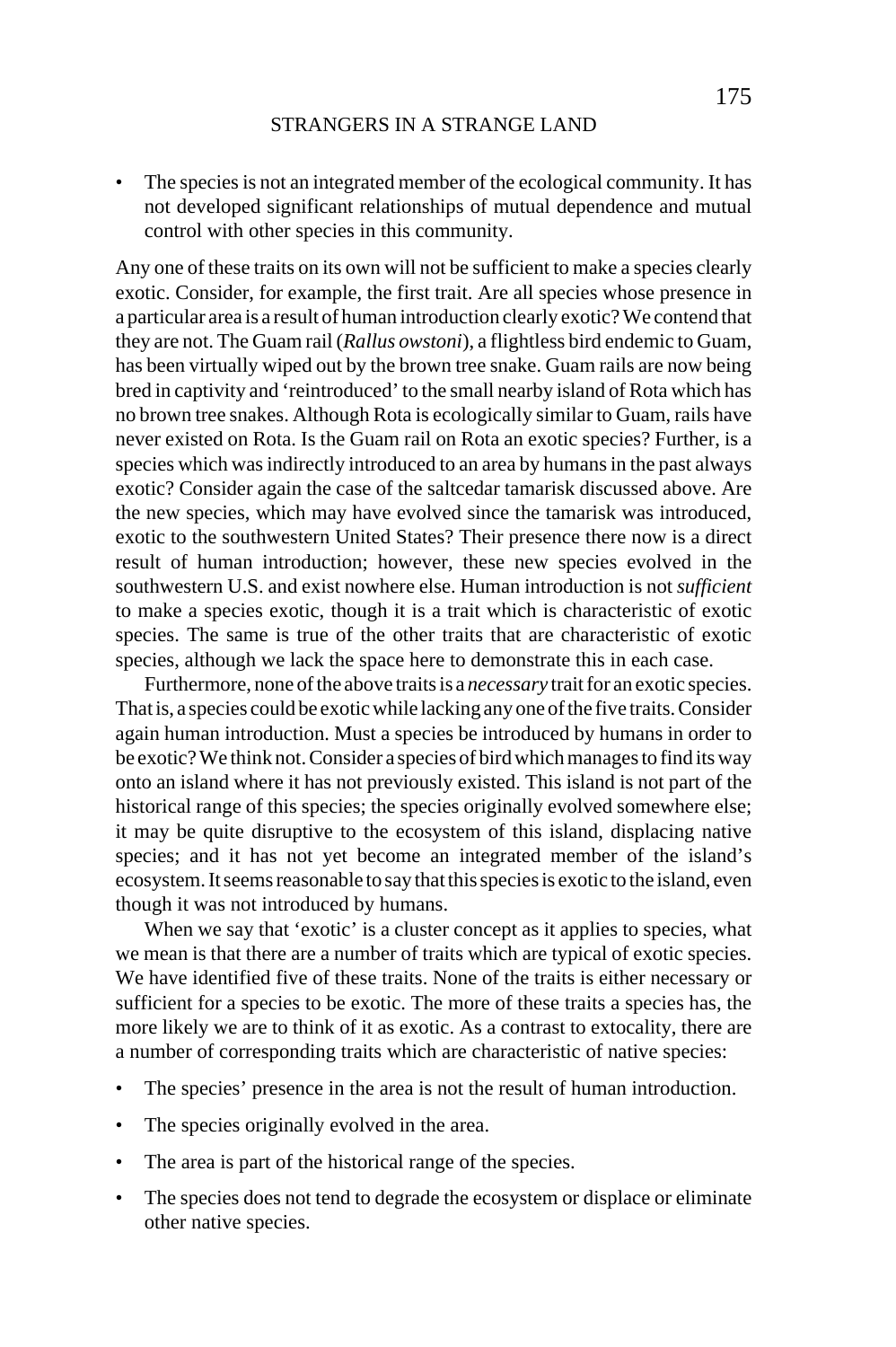The species has become an integrated member of the ecological community, forming mutual relations of dependence and control with other species.

Once again, none of these traits is, on its own, necessary or sufficient for a species being native. They form a cluster of traits which are characteristic of native species. The more of these traits a species has, the more likely we are to think of it as native.

There are two ways in which nativity and exoticality can be understood either as indeterminate or as admitting of degrees.7 First, they may be vague in the way that concepts such as 'adult' are vague – having fuzzy boundaries. If we think of a native species in terms of its historical range, for example, the historical range may be vague both geographically and temporally. Secondly, if the categories of 'native' and 'exotic' function as cluster concepts, as we have suggested, then we will often find species which exhibit some, but not all, of the characteristics which are typical of native species. It seems reasonable to say that a species which exhibits more of these traits is 'more native', or at least more clearly native, than one which exhibits fewer of these traits. That is, because there is no bright line separating native and exotic species, a particular species might be more or less native, depending on the presence of traits listed above which are characteristic of native species, and a particular species might be more or less exotic, depending on the presence of traits listed above which are characteristic of exotic species.

People frequently use the terms 'naturalisation' or 'naturalised species' to refer to species which were considered exotic in the past but which are now native. This sense of naturalisation matches up well with the community membership criterion. Hettinger (2001, 209) says that '[a]n exotic species naturalises in an ecological sense when it persists in its new habitat and significantly adapts with the resident species and to the local abiota'. Rather than calling such species 'naturalised', we propose to call such species 'native' and to reserve the term 'naturalised' to refer to species that are on their way to becoming native. That is, we understand naturalisation to represent a grey area between extocality and nativity. To the degree that a formerly exotic species is beginning to exhibit traits that seem more characteristic of native species, that species is now naturalised. At some future point in time naturalised species might come to be considered native. As Walter Westman (1990, 252) notes: 'Today's exotics may be tomorrow's naturalised species… In turn, it is unclear how long a species must be naturalised before it can be considered native'. When the first species of finches arrived in the Galapagos Islands, this species was probably exotic in every sense except that of being introduced by humans. As the finches began to adapt and evolve, and as the ecological communities of the Galapagos began to evolve and adapt in response to the finches, the finches became naturalised. Further adaptation and evolution has led to the nativity of the finches that now exist in the Galapagos.

176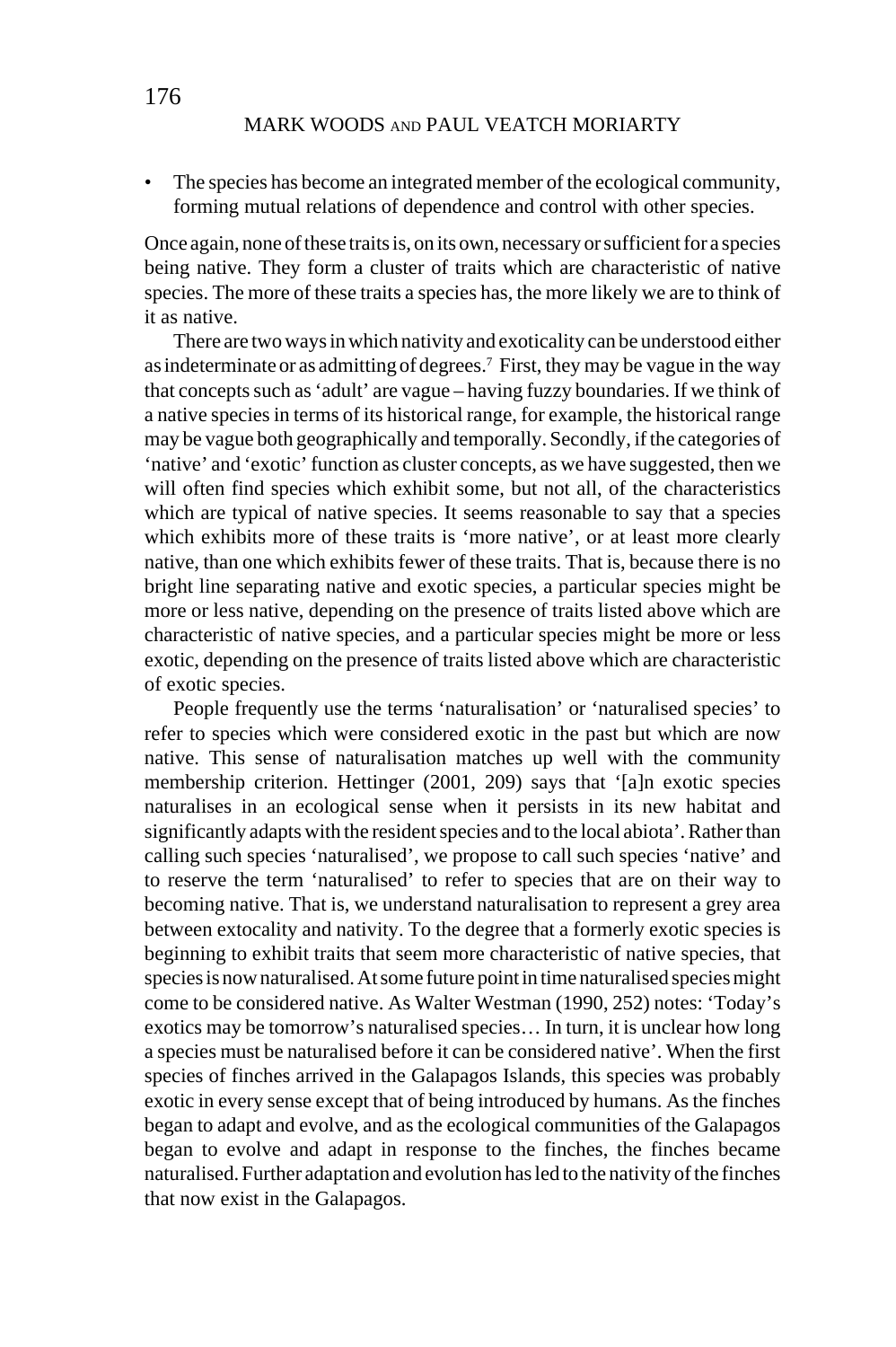While we are primarily interested in non-human species such as finches and tamarisks in this paper, we wish to point out that the five different criteria for nativity and extocality also might be applied to humans (*Homo sapiens sapiens*). According to the human introduction criterion, human actions (direct or indirect, intentional or unintentional) make a species exotic. This suggests that we are always exotic in any environment. Rolston (1994) argues that we are a nicheless species strongly separated from non-human nature because of the development of our cultures. Making such a distinction is crucial for people such as Robert Elliot (1997) who value naturalness because it connotes having a non-human origin and causal continuity with other non-human origins. According to the evolutionary criterion, a species is exotic to an area if it did not evolve there. Because *Homo sapiens sapiens* probably originally evolved in Africa, perhaps people today are exotic to all other continents. As indicated by the title of Neil Evernden's (1993) book *The Natural Alien*, we are exotic, and we are exotic according to Evernden because of the development of human technology which takes us out of environments in which we evolved. According to the historical range criterion, a species is exotic if it is outside of its historical range. What is our historical range? Proponents of the historical range criterion might argue that when people first arrive and colonise a new area – such as when people first came to North America at least ten to fifteen thousand years ago – they are exotic if outside their historical range. Further, when people first arrive in a new area, typically they cause ecological and biological harm (Nabhan 1995), thus making people exotic as per the degradation criterion. Because of extensive anthropogenic harms to the environment today, we might still be exotic over much of the Earth. Finally, according to the community membership criterion, a species is exotic to an ecological community if it has not forged mutual relations of dependence and control. Because we typically fail to adapt to ecological communities and establish such relations and instead alter and/or destroy ecological communities to fit our own needs and wants, we are usually exotic following this criterion. And just as non-human exotic species can become naturalised and eventually native, so might people. As per the community membership criterion, we become naturalised to the degree that we restrain our control over ecological communities and instead become 'plain member and citizen' (Leopold 1949, 204) of these communities; this might help make sense of the idea many people have that groups of people such as so-called 'indigenous peoples' who live closer to and more in harmony with non-human ecological communities are more native.<sup>8</sup> Similar to this and as per the degradation criterion, to the degree that we create minimal ecological and biological harm, we become naturalised. As we become established over time in various areas, such areas then become part of our historical range, and we become naturalised following the historical range criterion; e.g., while people might have been exotic in North America ten thousand years ago, perhaps today naturalisation has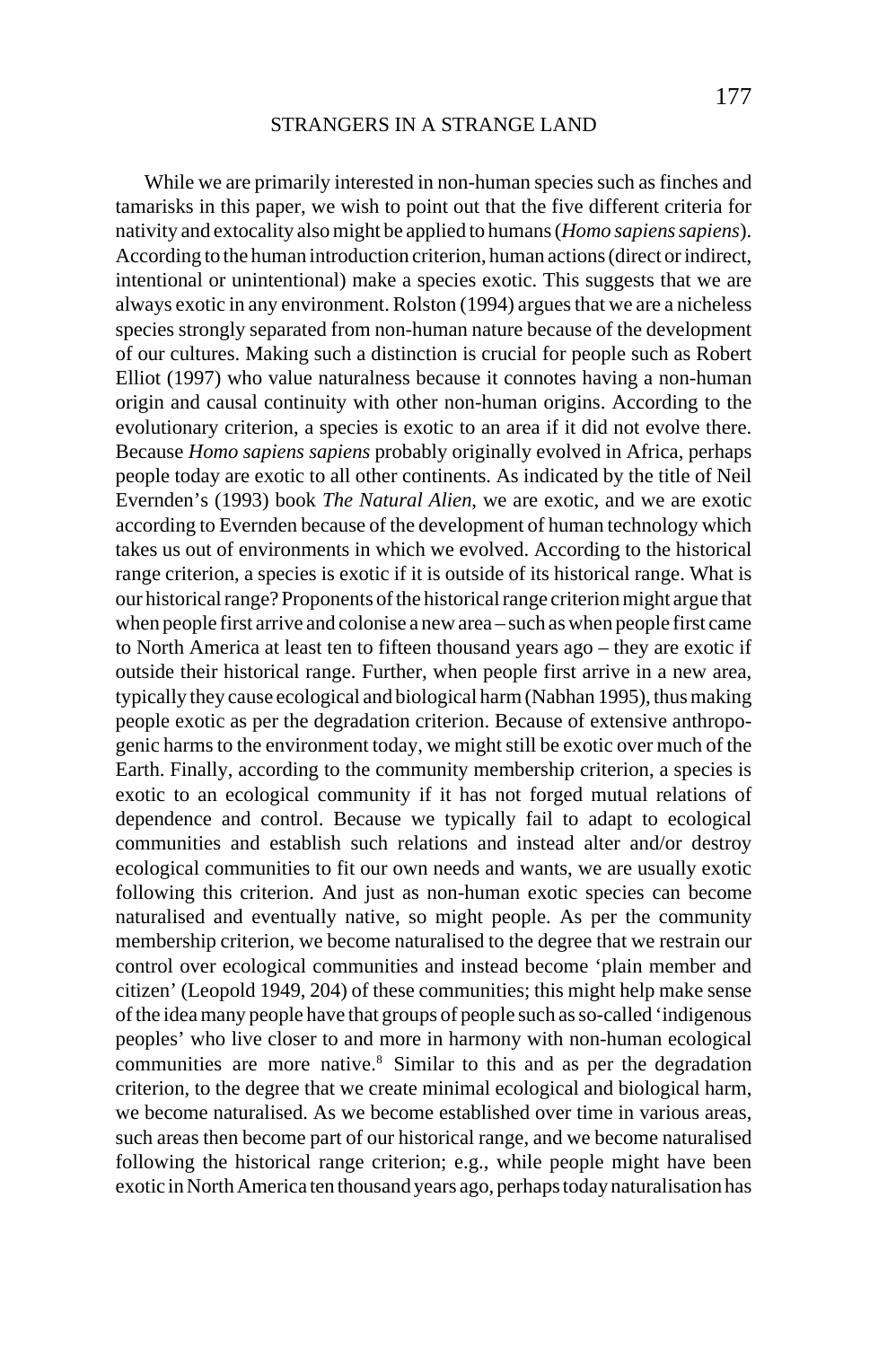occurred here. As we continue to evolve as a species, perhaps culturally as well as biologically, we can become naturalised as per the evolutionary criterion in given locations. But if we are always exotic as per the human introduction criterion, naturalisation and nativity will always elude us.<sup>9</sup> In those relatively natural areas where humans would qualify as an exotic species according to most or all of the criteria we have identified, we ought to take active measures to prevent the introduction of humans, as we would with any exotic species. For the same reasons that we desire to control other exotic species – their lack of naturalness, their impact on the biological integrity of the ecosystem, etc. – we also must control the introduction and impacts of humans as an exotic species.

Accounts of nature from invasion biologists – who study how exotics invade, impact, and change native flora and fauna – may be helpful in rounding out our discussion of nativity and extocality as cluster concepts.10 One of the central tasks for invasion biologists is to develop a theory of community assembly that explains the patterns and processes of how flora and fauna assemble to form given ecological communities (Townsend 1991; Moyle and Light 1996; Vermeij 1996).11 We begin with an existing community of native species. Following the evolutionary, historical range, community membership, and the human introduction criteria, many of these natives may have at one time been exotics. Three ongoing stages of community assembly may be gleaned. At the first stage of *colonisation*, new exotic organisms that did not previously visit or occupy the existing community arrive. They may arrive via speciation as per natural evolution; arrive via natural means outside of their historical range; be transported directly, indirectly, intentionally, or unintentionally by people; or arrive by some combination of these means. As newly arrived exotics, these organisms are not integrated within the existing community and are exotic as per the community membership criterion. It is quite possible that these organisms are exotic as per the degradation criterion because they are causing harm or degradation to the existing ecological community and/or to native organisms. Those exotic organisms who stay find and follow ecological opportunities. Many exotic organisms might either leave or die due to an inability to find food, establish a habitat, successfully mate, compete with other organisms, etc. Those exotics who stay in a community stay precisely because they become established and persist through either local reproduction or continuous recruitment of new breeding members from outside the community, and these exotics establish viable bridgehead populations (or viable beachhead population colonies in the case of insects (Moller 1996)). At this second stage of *establishment*, exotics are not integrated members of the ecological community (as per the community membership criterion). In the third stage of *integration*, exotics forge ecological links with native species, and an altered ecological community results that has adapted to the exotics.<sup>12</sup>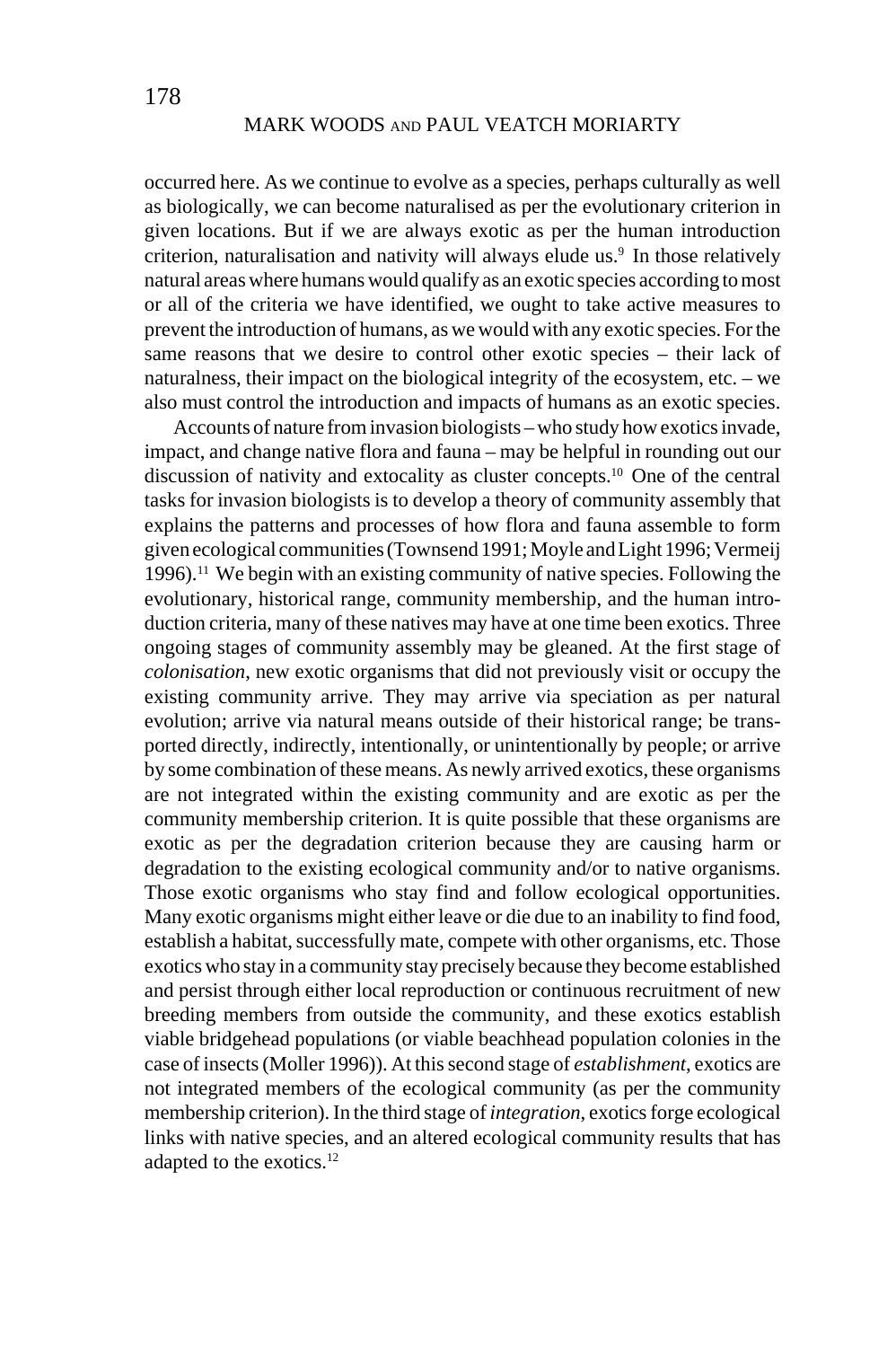While we have noted difficulties with each of the five different criteria used to distinguish natives from exotics, each of these criteria still can play a useful role in helping explain the phenomenon of biological invasions as studied by invasion biologists. While some biologists make no distinction between anthropogenic and non-anthropogenic means of invasions, others wish to regard these different means as significant (Vermeij 1996). There may be functional, historical (non-anthropogenic) and evolutionary limits in any natural system (Pickett et al. 1992), and this helps explain what might be attractive about the human introduction criterion. Further, anthropogenic invasions may be more harmful to the ecological community (following the degradation criterion), and it may be harder for organisms that arrive via anthropogenic means to become established within an ecological community (following the community membership criterion). The evolutionary criterion plays an important role in helping explain the process of biological invasion. Invading exotics can be exotic because they have not co-evolved with other species in a particular area. A number of exotic organisms undergo genetic, evolutionary changes following a successful invasion into a new ecological community (Carroll and Dingle 1996), such as the Galapagos finches. Although there are problems in trying to determine the precise historical range of many species, the historical range criterion helps capture the important idea that an organism is exotic because it is a stranger to a new land. Residents – natives – do not invade the homes where they live, and invasion biologists rely upon the notion of a non-resident – exotic – to help explain the process of invasions. The degradation criterion helps capture the idea that an organism is exotic because it is a stranger in a strange land. The organism is new to an area, and, because of the deleterious presence of the organism (or, more probably, groups of organisms), the ecological community has become strange for the worse.13 The community membership criterion corresponds well with accounts of community assembly from invasion biologists. We can examine the role an organism or species plays within the larger context of an ecological community: exotics are organisms and species whose presence and behaviour fail to conform to historical functions and patterns in a particular ecological community and who are not integrated members of the community.

While each of the five different criteria for distinguishing natives from exotics can help ground invasion biology, we should note that there can be considerable overlap between these five criteria. One hundred and forty-five exotic fishes, invertebrates, fish disease pathogens, plants, and algae currently exist in the North American Great Lakes (Mills et al. 1994).<sup>14</sup> Virtually all of these exotics have been documented as being introduced by humans. None of these exotics have evolved in the Great Lakes. All of these exotics are outside of their historical ranges. Many of these exotics are causing harm to native species and to the ecological communities of the Great Lakes. Few of these exotics are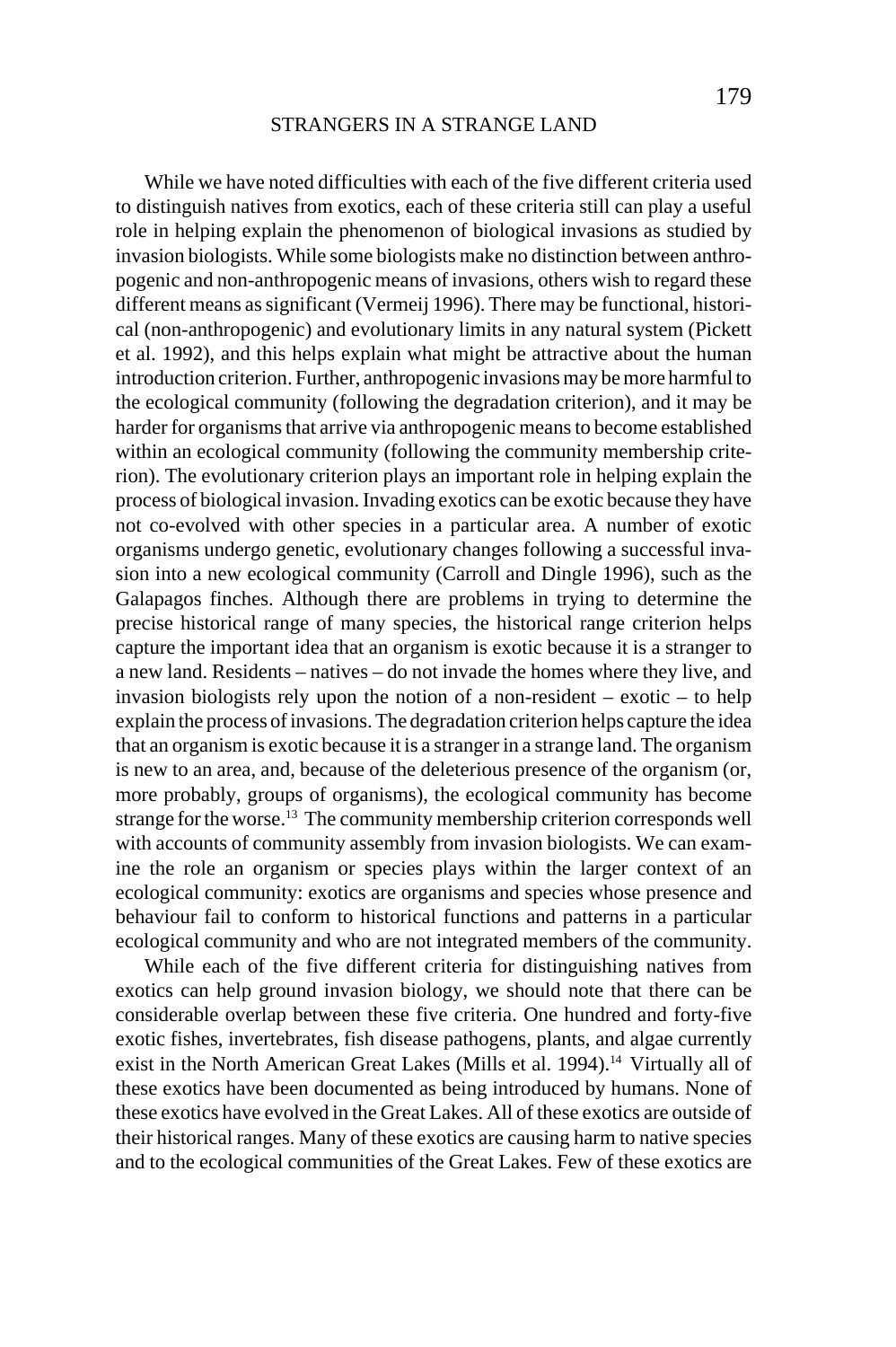integrated members of these ecological communities. Convergence of all five of the different criteria for distinguishing natives from exotics clearly indicates the presence of exotic species. This leads to important questions concerning what to do about these 145 exotic species in the Great Lakes. Before we can begin to suggest policy guidelines, however, we must first examine the values at stake in matters concerning native versus exotic species.

## ARE EXOTICS BAD?

While some scientists and environmental managers who make policy decisions regarding exotic species might wish to avoid talking about values, values are at the heart of such policy decisions. That is, the problem of exotic species, as alluded to in the title of this paper, is a problem precisely because of conflicts of values.

A good example of this is the case of feral pigs in Hawaii. The first humans to arrive in Hawaii – Polynesian settlers sometime between 400 and 800 AD – brought small pigs to a pigless Hawaii. The presence of the pigs, along with other settlement impacts such as farming, led to the extinction of at least thirty-five species of birds (Royte 1995, 26). When Europeans arrived in Hawaii over two hundred years ago, they brought numerous exotic flora and fauna, including large European boars. These flora and fauna have proliferated, and today Hawaii is considered the endangered species capital of the United States. Three quarters of all extinct American plants and birds once lived in Hawaii, and more than a third of the plants and birds currently listed as endangered and threatened in the U.S. are found in Hawaii. According to *National Geographic* magazine,

The causes of Hawaiian species' decline are numerous and complicated, but if conservation biologists had to name the most significant threat to native rain forest species today, they would, without hesitation, indict the feral pig. (Royte 1995, 14)

The feral pigs in Hawaii today are a breeding combination of the small domestic pigs brought by the Polynesians and the larger European boars. These pigs cause large-scale destruction as they uproot shrubs, gnaw at plants, disturb soils, and spread seeds from harmful alien plants. Efforts to remove the pigs have been hampered by the fact that they often inhabit remote and heavily forested areas. In a well-publicised dispute between the Nature Conservancy and People for the Ethical Treatment of Animals (PETA), PETA has opposed methods such as neck-hold traps used by the Nature Conservancy to kill pigs in Hawaiian forests.

What are the values at stake in this example? Some people such as conservation biologists argue that the pigs threaten the health of the Hawaiian rainforests and native Hawaiian biodiversity. The solution then is to kill and remove the pigs. Other people such as animal activists argue that it is wrong to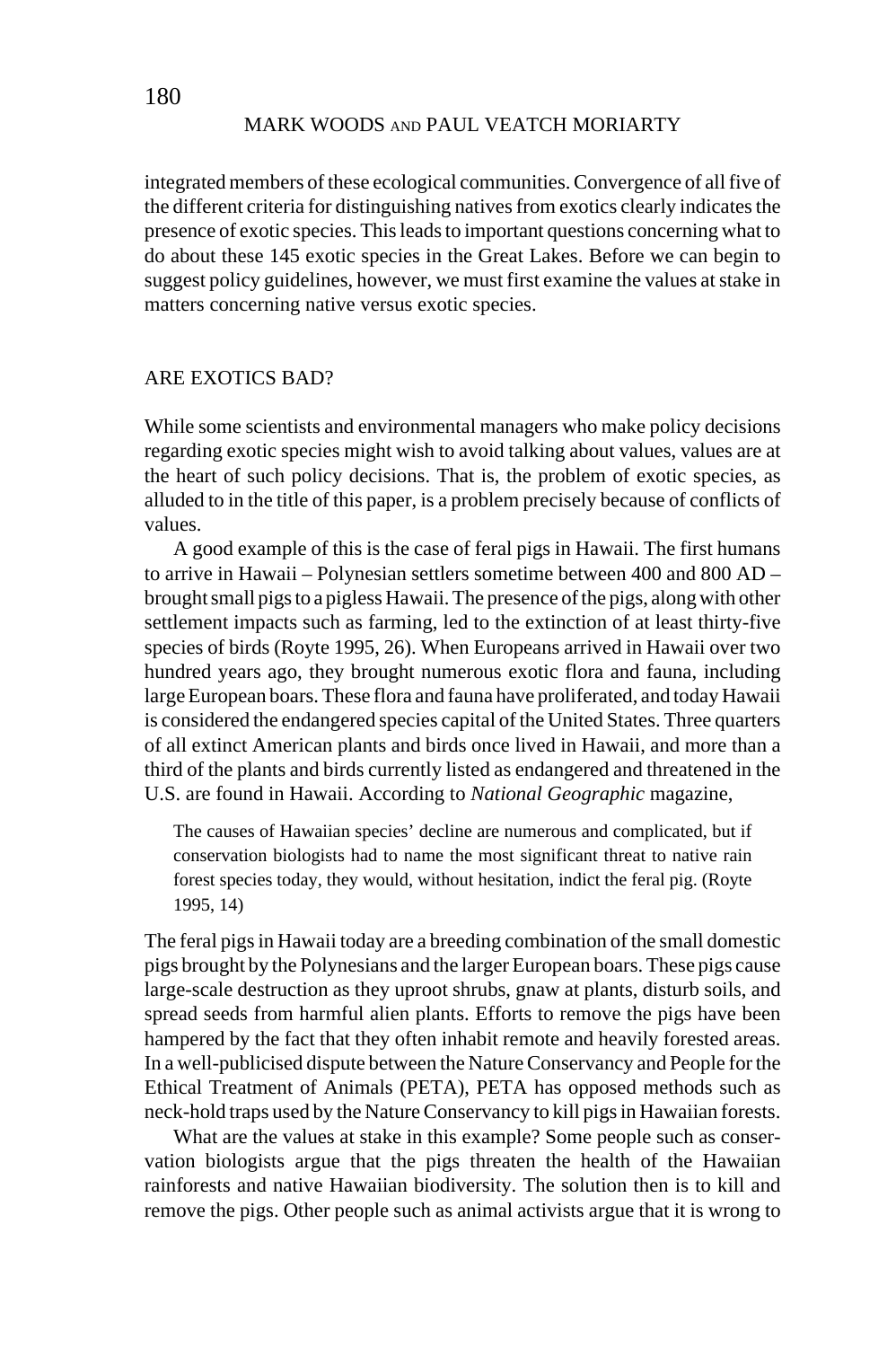harm and kill the pigs because they are sentient animals. The solution then is to leave the pigs alone. Still other people such as wilderness advocates might find some of the efforts to remove and kill the pigs problematic because these efforts can be highly invasive and threaten the naturalness of Hawaiian rainforests. And still other people might object to efforts to remove and kill the pigs because these efforts interfere with aesthetic appreciation of and outdoor recreation in the rainforests. The solution to the pig problem becomes less clear.15

What is clear from this example is that there are a number of different values at stake that create the problem of exotic species. While we lack the space here for an adequate discussion of these values, we wish to identify five of them. This list is not meant to be exhaustive. First, there is the value of **ecosystem health** (Costanza et al. 1992). Conservation biologists argue that the pigs threaten or harm certain features of the Hawaiian rainforests. Such features include integrity, stability, disturbance regimes, resilience, and other such ecological functions. An analogy is made between human health – something most people find valuable – and the health of an ecosystem.<sup>16</sup> Second, there is the value of **biodiversity** (Noss and Cooperrider 1994). Conservation biologists also argue that the pigs threaten the biodiversity found in Hawaiian rainforests. While the focus typically is on biodiversity at the species level and at the level of sustainable metapopulations (or minimum viable populations), biodiversity also may include genetic and ecosytemic biodiversity (Noss and Cooperrider 1994).<sup>17</sup> Third, there is the value of **naturalness** (Woods, forthcoming). Wilderness advocates argue that the management efforts needed to remove and kill the pigs can be highly intrusive to the naturalness of the Hawaiian rainforests. Some people value this naturalness because it has a non-human origin and causal continuity over time (Elliot 1997). Fourth, there is the value of **animal welfare**. Animal activists argue that it is wrong to harm or kill individual pigs because the pigs are sentient (Singer 1990) and/or because the pigs have basic rights (Regan 1983).18 Fifth, there are **anthropocentric values of nature** such as economic, aesthetic, and recreation values. Some people who engage in outdoor recreation in Hawaiian rainforests might oppose management efforts to remove or kill the pigs because such efforts interfere with a recreational or aesthetic appreciation of the rainforests; other people might question whether such management efforts are economically efficient. In identifying these values, we do not intend to provide an exhaustive list of all the possible values at stake for each and every case involving exotic species. We have picked out some of the values which we believe are most important, and in doing so we hope to show that policy decisions cannot be reduced to a single value.

As the case of the pigs in Hawaii shows, exotic species typically diminish or destroy some of these values. This is why many people believe that exotic species are bad. But such a blanket condemnation cannot be made against exotics because in many cases exotics also can enhance and even create values. Traditional subsistence farming at the oasis of Ki:towak in the Sonoran Desert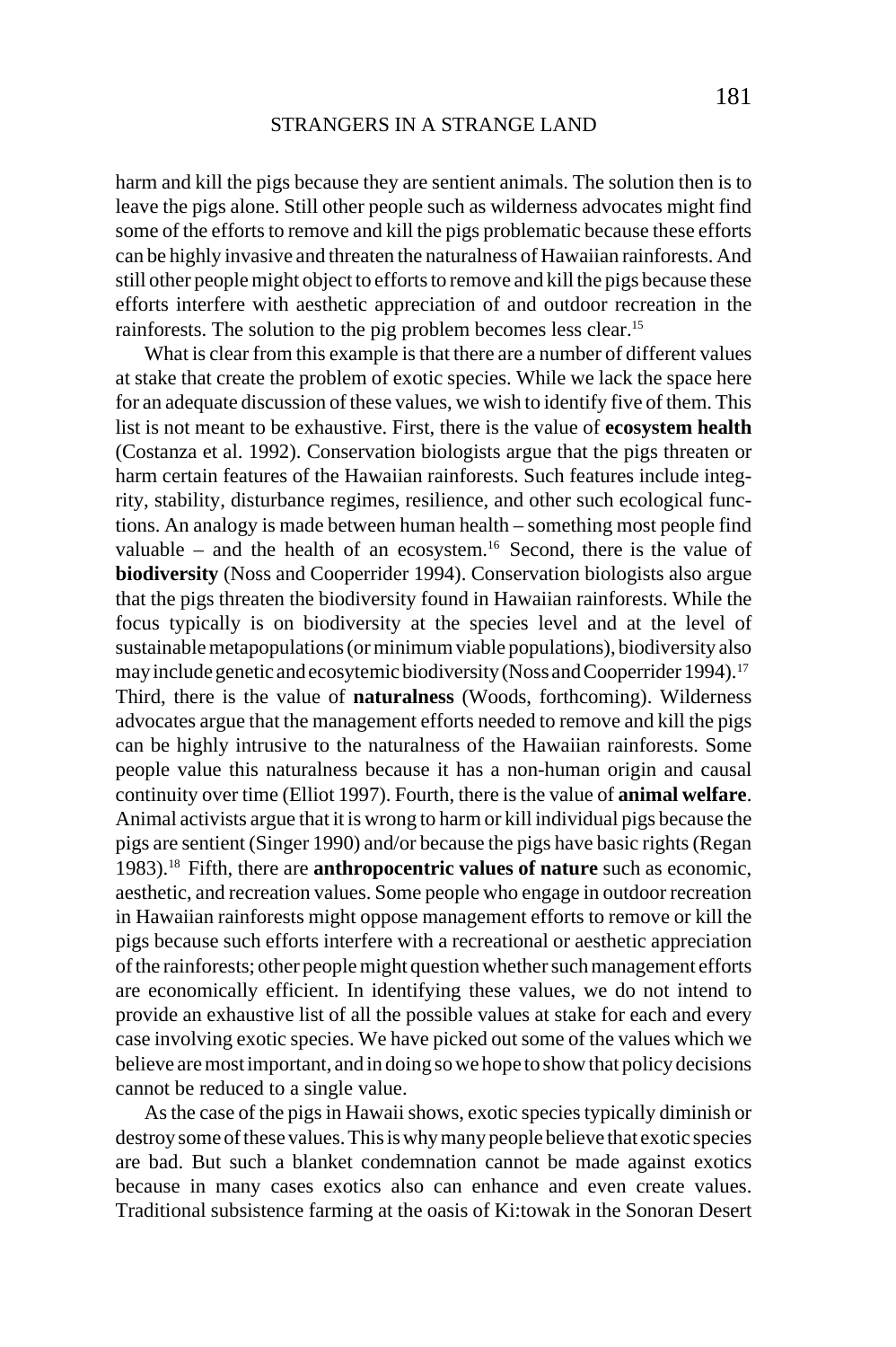can enhance biodiversity by creating habitat for more species of birds (Callicott 1991), and modern monoculture farming in North Dakota creates economically valuable wheat that is exported all over the world. Of course, some environmentalists might wish to oppose both of these farming practices because the naturalness of the Sonoran Desert and the naturalness of the North Dakota prairies are diminished. Such opposition involves a conflict of values, and this precisely is the problem of exotic species.19

While we have argued elsewhere (Moriarty and Woods 1997) that there are some cases where a conflict of values can be resolved without a net loss of values, we recognise that in many cases involving exotic species hard decisions will have to made that necessitate sacrificing one or more values in order to promote other values. We wish to point out, however, that in many cases such hard decisions are circumvented simply by ignoring values. Some conservation biologists simply fail to see the value of animal welfare at stake in the Hawaiian rainforests, while some animal activists simply fail to see the values of ecosystem health and biodiversity at stake. In many other cases a decision is made that a species is exotic, it is bad, and therefore it should be removed or killed.<sup>20</sup> We have argued above that it is problematic to define a species as 'exotic' simply by using only one of the five criteria for distinguishing an exotic from a native while ignoring the other four criteria. Similarly, it is also problematic simply to appeal to only one or two values at stake to show why an exotic species is problematic while ignoring other values.<sup>21</sup> When making policy decisions concerning what to do about an exotic species, all the values at stake should be articulated.

# ENVIROMENTAL POLICY IN A VALUE PLURALISTIC WORLD

Many policies concerning the elimination of exotics are written and implemented with the assumptions that exotics can be easily identified and that removing them is our sole concern. As Walter Westman (1990, 251–252) notes:

Current policies for managing exotic plant species in most park reserves in the United States reflect the influence of the report produced by A. Starker Leopold and colleagues (1963) for the National Park Service. The Leopold Committee suggested that the goal for biotic management within the National Park Service be to maintain or recreate biotic associations "as nearly as possible in the condition that prevailed when the area was first visited by white men."

Westman further notes that 'As such language became translated into public policy in federal and state park systems throughout the country, the goals of exotic species management were framed in more absolutist terms' (p. 252). Policy directives generally call for the removal of all exotic species from federal and state park lands. However, given the limited budgets available for management of exotic species, park managers are forced to prioritise, focusing their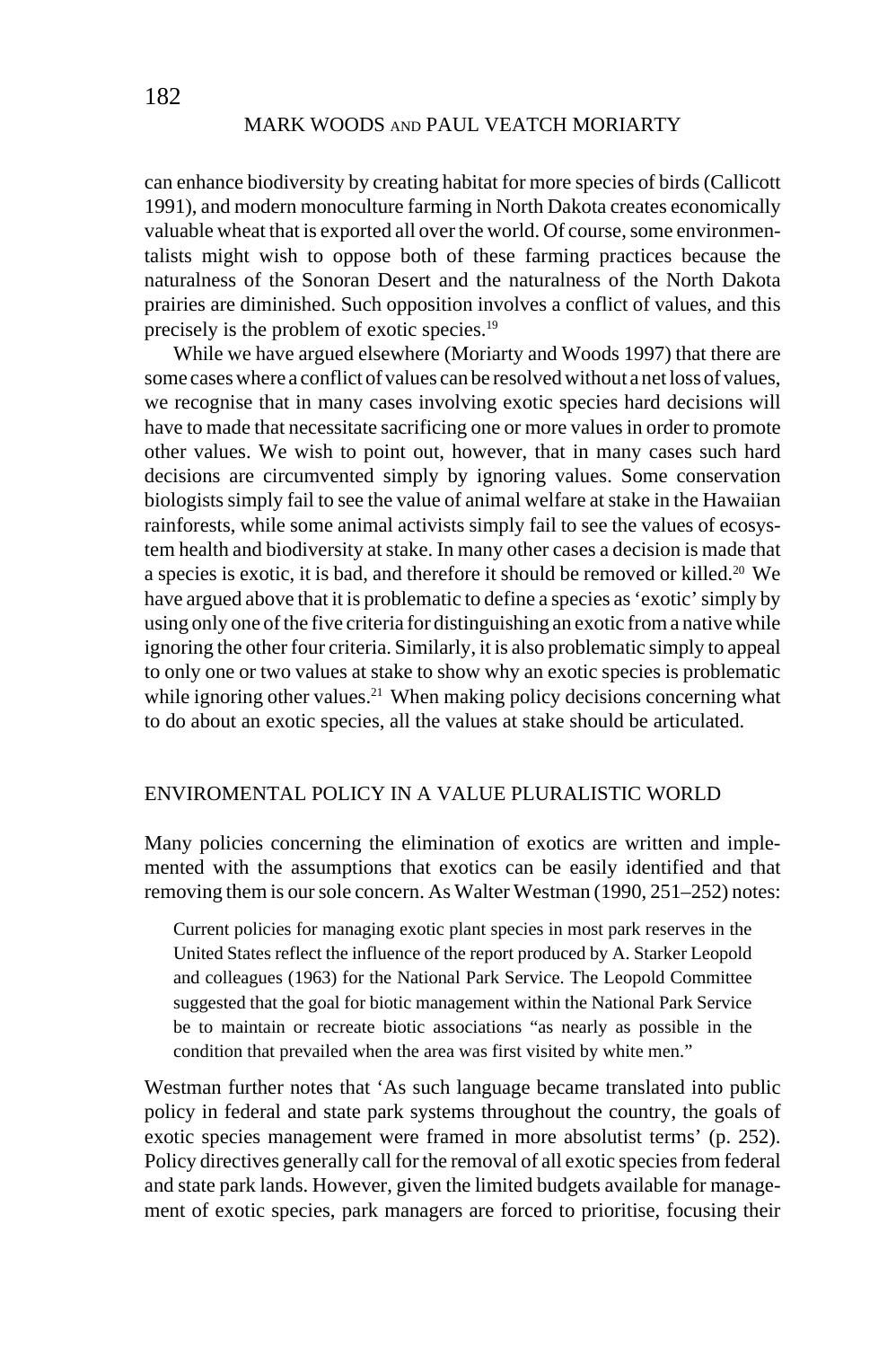efforts on only a few species. In the absence of guidelines for prioritising, such decisions are often made on pragmatic grounds such as which species are easiest to control and the estimated economic costs of control, rather than on ecological grounds.

While absolutist policies which use only one criterion for identifying exotic species and call for the removal of all exotic species have the benefit of providing theoretically consistent procedures which might seem easy to follow, they are problematic for a number of reasons. Such policies are overly simplistic in their interpretation of what it means for a species to be native or exotic, and they are impractical without guidelines for determining which species and locations should be given the most attention. Furthermore, such policies can be inconsistent with the ecosystem level goals of environmentalists, conservation biologists, and environmental managers. For example, policies of eradicating exotic species do not always benefit native plants and animals. Removal of exotic plants may simply open the door for invasion by other, more aggressive, exotics. It may also harm native wildlife which utilises the exotic hosts. As Westman (1990) points out, native birds and butterflies utilise the exotic eucalyptus trees in California, and if those trees were removed, it would be decades before a native forest of equivalent stature could develop. Finally, the removal of exotic species may have a number of costs – economic, aesthetic, ethical, and environmental.

The removal of exotic plants is often achieved with the use of herbicides, the environmental impact of which is not always confined to the target species. The removal process may also require heavy machinery, which can also be ecologically damaging. When exotic plants are removed, increased erosion may become a problem until native plants become reestablished. The removal of exotic animals often involves inhumane trapping or poisoning. Furthermore, the removal of exotics often involves the introduction of other exotics, such as predators or diseases, which are intended to eliminate the target species, but which may themselves become invasive exotics.

Rather than seeking policies which give absolute answers about whether a particular exotic species should be removed, we need to develop policies which are sensitive to the genuine complexities of these issues. Policies should recognise that 'native' and 'exotic' are not absolute categories which can be clearly identified. Rather, the concepts of 'native' and 'exotic' should be treated as cluster concepts such that a species may have some, but not all of the characteristics which are generally associated with exotic species. Policy makers should recognise that there are a number of competing values at stake. The ecological impact of a species must be weighed against the ecological impact of removing the species. Likewise, the economic costs brought about by exotic species must be weighed against the economic costs of removal and restoration programmes. The naturalness which is lost due to the spread of anthropogenically introduced exotic species must be weighed against the naturalness which is lost through long-term programmes for controlling exotic species – programmes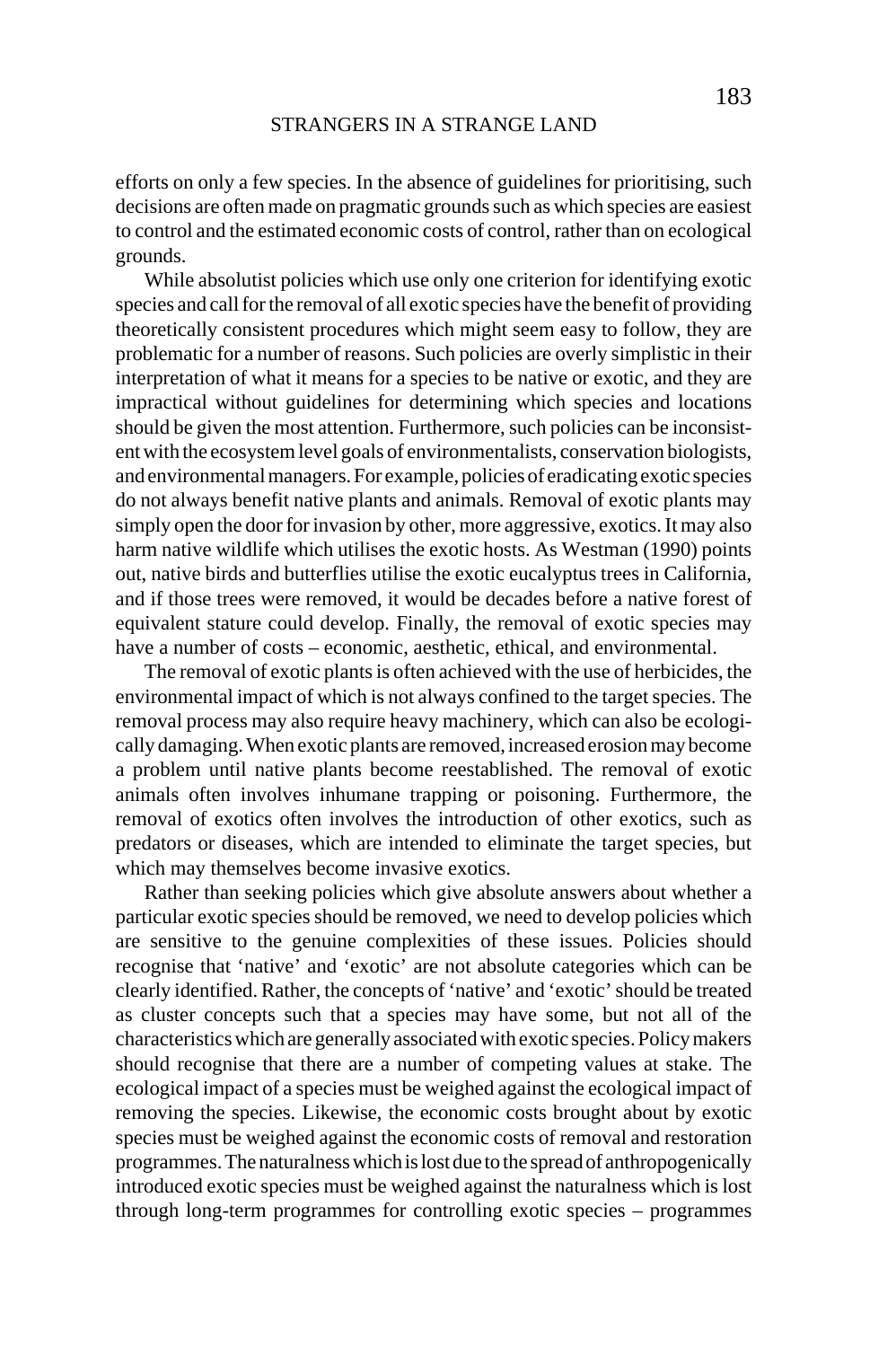which may themselves be quite invasive. Then these values must be weighed against each other and against other values such as animal welfare and human recreation.

Rather than developing blanket policies for dealing with the very serious problems posed by exotic species, we should develop policies which allow for the individual evaluation of each species, and we should develop guidelines for prioritising our efforts at controlling exotic species. We should ask questions such as, 'In what sense is this species native?', 'What impacts does it have on ecological and human resources?', 'What would be the costs (economic, ecological, etc.) of controlling or removing this species?', and 'What are the prospects of successfully controlling or removing this species?'

We offer the following tentative guidelines for prioritising efforts to control exotic species.

(1) The first priority should be the prevention of anthropogenic introduction (intentional or unintentional, direct or indirect) of species, especially into relatively natural areas. This is illustrated by the current efforts to prevent brown tree snakes from being introduced to other islands in the Pacific. Species introduced to a new area via humans tend not to be well-integrated members of ecological communities, they denude the naturalness of the area, and, in many cases, these new species may cause damage or degradation to other species and/ or to the ecological community. Emphasis should be placed on protecting wild areas that have not been severely impacted by the anthropogenic introduction of exotic species. This will require severely limiting human activities in and access to these areas.

(2) The next priority should be given to the removal of recently introduced species where the prospects for success are high and the costs of removal (economic, ecological, costs to sentient life such as pain and death) are low.

(3) For species which have become well established, we should be cautious about heavy-handed management. Before engaging in a management project of a well-established species, we should ask, 'Is it clearly exotic by all criteria?', 'What impacts does it have on values such as ecosystem health, naturalness, biodiversity, animal welfare, economics, aesthetics, etc.?', and 'For each type of value, would the attempt to eliminate or control the exotic species do more or less to conserve that value than a laissez-faire policy?' We may decide to do nothing about well-established species if the species is so well established that we would be fighting a losing battle or if the species has become sufficiently 'naturalised' and is in the process of becoming native.

A good example that illustrates the problem of heavy-handed management is the attempted control of knapweed, particularly Russian knapweed (*Centuria ripens*) and spotted knapweed (*Centuria noculousia*). The roots of knapweed link themselves with the roots of native grasses via soil fungi, and this allows for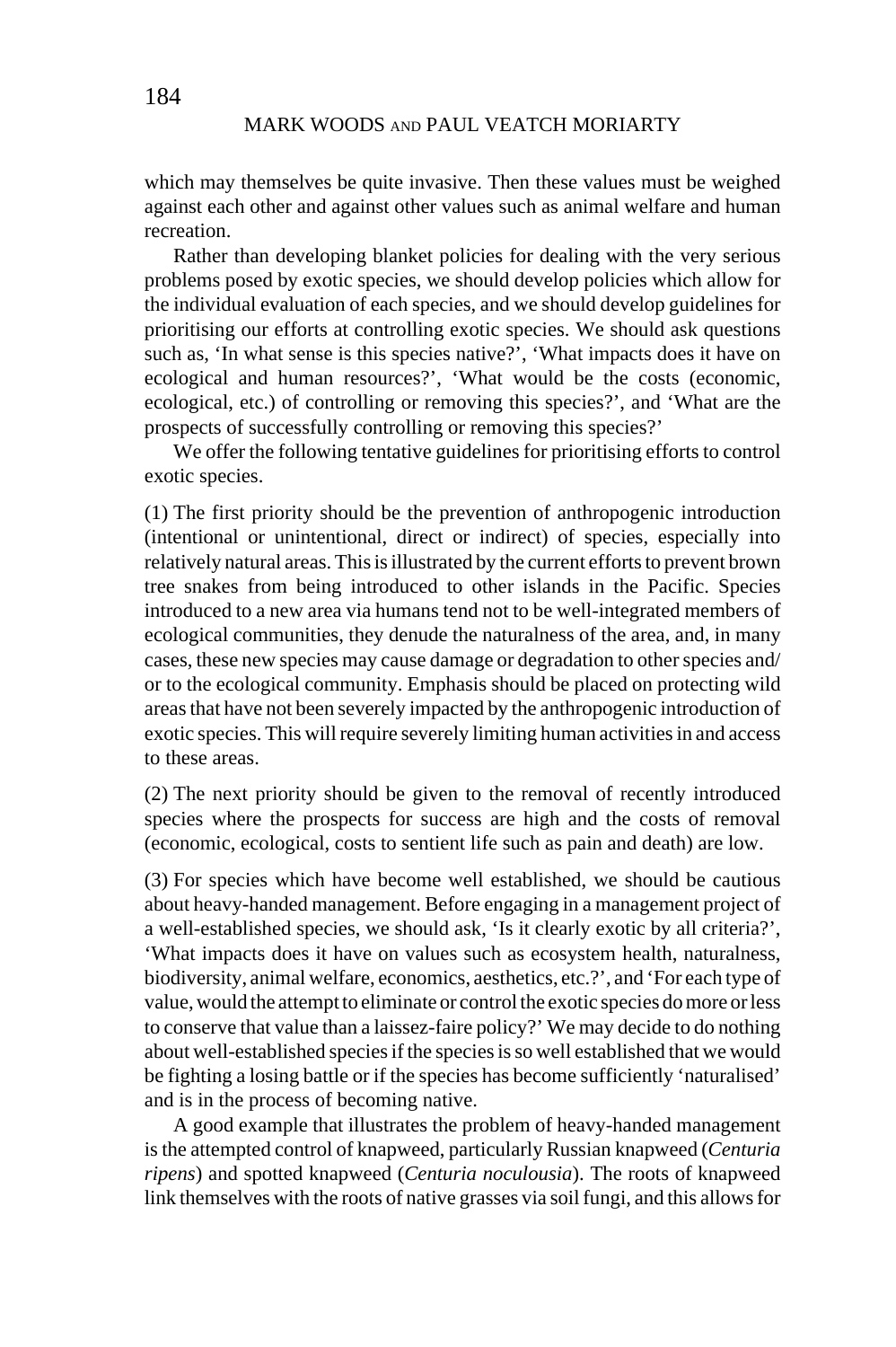knapweed to suck energy from native grasses. The end result is that knapweed flourishes, and native grasses diminish and ultimately die. For many years the solution to this problem has been to kill knapweed by poisoning or burning it. This, however, has failed to halt the spread of knapweed throughout the northern Rockies in spite of massive eradication efforts. Further, pesticides used to poison knapweed also poison native plants, and the constant eradication efforts can diminish the naturalness of the surrounding areas. The latest solution to the problem of knapweed has been to release exotic insects that eat and destroy the seed heads of knapweed (the insects are native to Eurasia – the native home of knapweed – and, as such, are 'native' pests of knapweed). While these insects might destroy 95% of the seeds of each knapweed plant, the remaining 5% of the thousands of seeds from each plant still survive. And these seeds still thrive because knapweed plants respond to the introduced insects by drawing more energy from the native grasses with which the knapweed roots are linked. Further, the exotic insects are now ubiquitous and harm native plants.<sup>22</sup> Fighting knapweed appears to be a losing battle, and, as the use of exotic insects shows, the 'solution' to the problem of knapweed might be no solution at all.

(4) Some of the most difficult cases with which we are faced might be those in which we must try to weigh different types of value against each other – for example, the value of sentient life (pigs, goats, etc.) against the ecological value or biodiversity represented by native plants The case of the pigs in Hawaii discussed above illustrates this. This issue of killing exotic animals in order to protect native plants is often seen as an issue that divides environmentalists and animal activists. A friend who considers himself an environmentalist once said to us, 'I would have no problem killing a few animals in a situation like that in order to save some native plants'. Another friend who considers himself an animal advocate said, 'I would have no problem sacrificing a few plants in order to save those animals.' We would have a problem killing a few animals (or a few thousand animals as the case may be) in order to protect some native and endangered species of plants. *And* we would have a problem sacrificing the last members of a native and endangered species of plant in order to save a few animals. Multiple values such as biodiversity and animal welfare are all relevant. This means that there might be some genuine moral dilemmas, and on occasion there might be no good solution. We hope to avoid these difficult situations by appealing to (1), (2), and (3) above. However, a number of these cases do arise. In these cases we should avoid oversimplifying by focusing on only one value. By identifying different criteria for distinguishing between natives and exotics and identifying some of the different values at stake, we hope that new policies for managing exotic species can avoid some of the pitfalls of existing policies. However, it would be a mistake to believe that we will find absolute answers to these most difficult policy questions.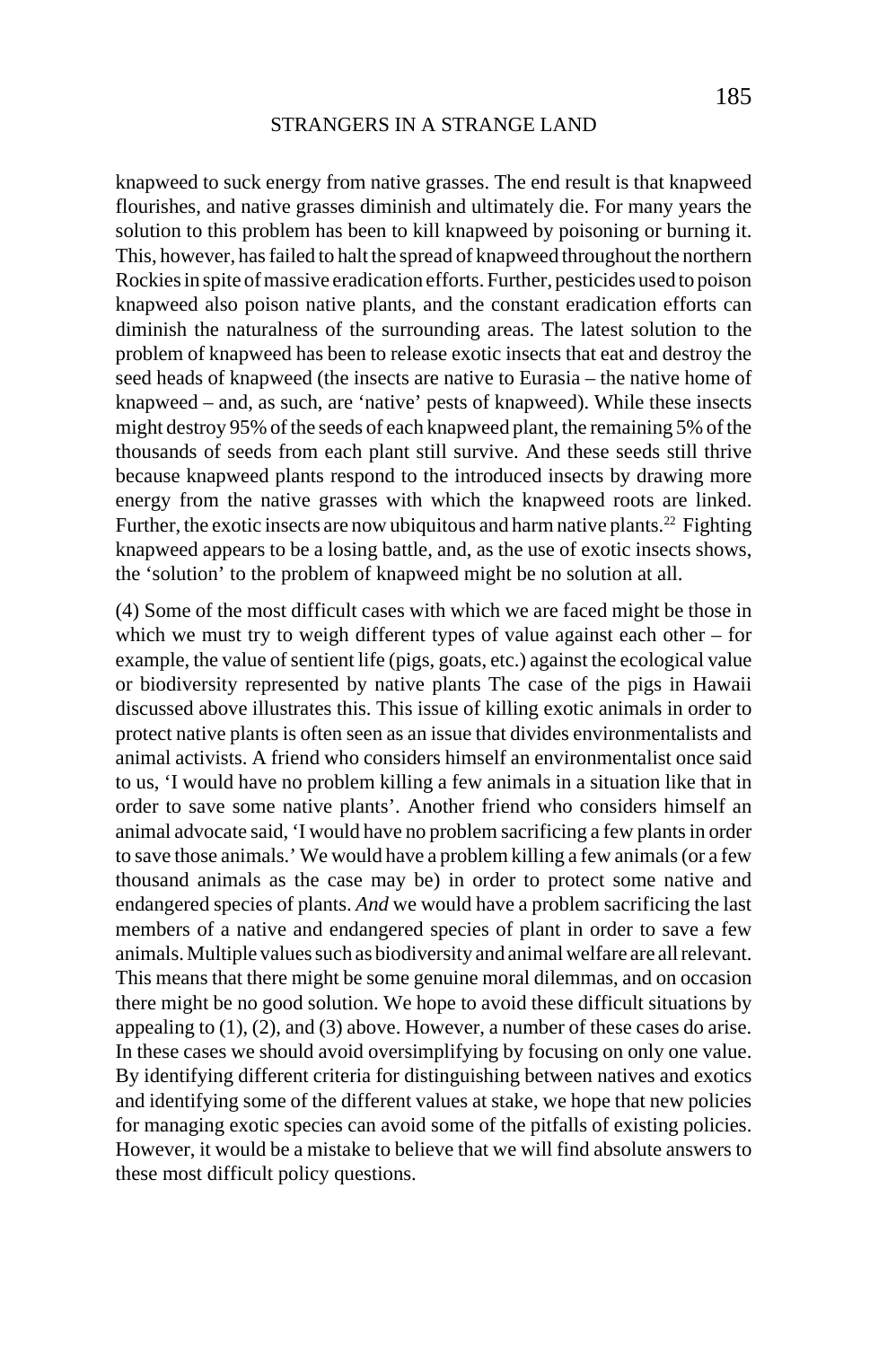In conclusion, we suggest that in order to deal with the wide variety of cases involving exotic species of plants and animals, we must avoid absolutist policies which use only one criterion for determining whether a species is native or exotic. We also must create policies that are sufficiently flexible to acknowledge the multiplicity of values which are at stake. We hope that by recognising this the policies which govern the strangers in strange lands will themselves become less strange.

#### **NOTES**

We would like to thank the participants at The Practice of Restoring Native Ecosystems National Conference, sponsored by the National Arbor Day Foundation, where an earlier version of this paper was presented. We also would like to thank Ned Hettinger for his extensive comments and suggestions. Finally, we wish to thank three anonymous referees and Kathy Darrow for their insightful comments.

<sup>1</sup> Exotic species are the second most destructive member of the evil quartet (following anthropogenic habitat destruction). In the United States, about forty percent of the threatened and endangered species listed on the U.S. Endangered Species Act are at risk primarily because of exotic species (Pimentel et al. 1999).

<sup>2</sup> See Seligsohn-Bennett (1990) for a discussion of some of the problems that have resulted from the National Park Service's reliance on the human introduction criterion in relation to 'exotic' ponies in Assateague National Seashore.

3 T.W. Robinson, *Introduction, Spread, and Aereal Extent of Saltcedar* (Tamarix) *in the Western United States* (U.S. Geological Survey Professional Paper 491-A) (Washington, D.C.: U.S. Government Printing Office, 1965), cited in Rodman (1993).

4 Interestingly enough, the degradation criterion raises the possibility that even natives could be classified as 'exotic' because they degrade their native landscapes. The United States National Park Service (1988) has policies for managing native species that cause degradation. We thank Ned Hettinger for pointing this out to us. See Garrot et al. (1993) for a discussion of how overabundance of a species – whether native or exotic – can cause ecological and biological degradation.

5 See Putnam (1975) and Searle (1958).

6 Gert (1995) points out that this view need not be seen as a radical departure from the classical view. It may be possible for one to give a classical analysis in terms of necessary and sufficient conditions in which one of the conditions is a long disjunct or a long conjunct. For example, 'X is a dog *iff* ((A&B&C) ⁄ (A&B&D) ⁄(A&C&D)...)'.

7 B.J. Garrett (1988) points out that we can distinguish between the thesis that an identity statement is *indeterminate* as a result of vagueness and the more radical thesis that an identity relation is one of *degree*. Thus, one might wish to maintain that the claim that a species is native may be of indeterminate truth value while denying that nativity is a matter of degree.

<sup>8</sup> See Callicott (1996) for an interesting discussion of how people can be native and can become naturalised within a human community.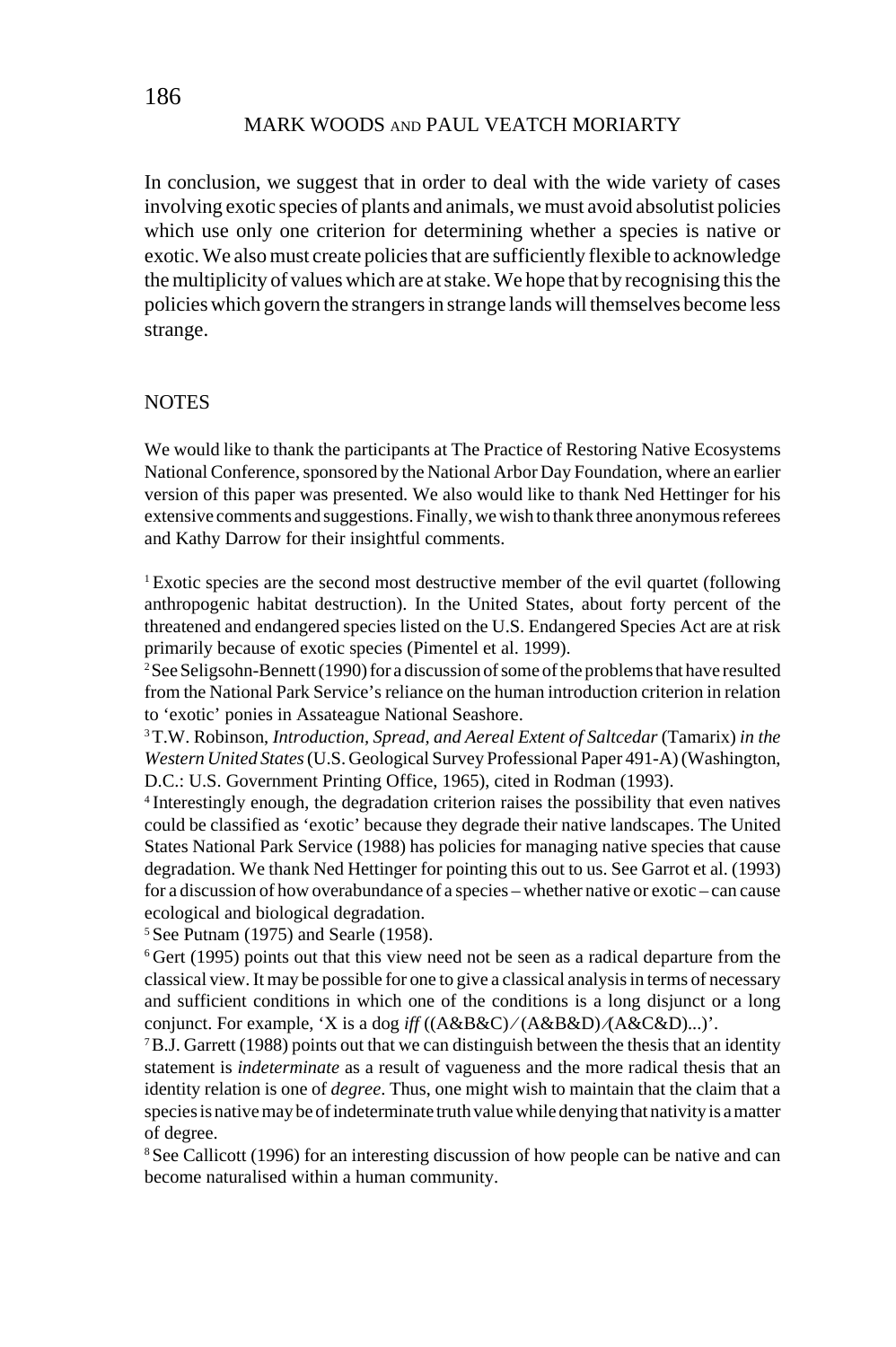9 See Jackson (1996) and Snyder (1990) for discussions of how people might become native to a place.

<sup>10</sup> As Holland (1995) argues, it is problematic to derive philosophical accounts of what nature is – in this case in terms of native and exotic species – from scientific accounts. We agree. We discuss invasion biology to show how philosophical accounts of the different criteria for nativity and extocality already are at work within the science of invasion biology.

<sup>11</sup> See also Groves and Burdon (1986), Drake et al. (1989), and Hengeveld (1989).

<sup>12</sup> Westman (1990) discusses how plant species with generalised traits may be already *preadapted* for the final stage of integration when these species first colonise a new area.  $^{13}$  According to Bright (1998, 25), about ten percent of the newly introduced exotics in an

area will establish breeding populations, and about ten percent of these breeding populations will become highly invasive and cause degradation. This is known as the 'tens rule'.

<sup>14</sup> While Mills et al. (1994) count 139 exotic species in the Great Lakes, five more species recently have been discovered in this region.

<sup>15</sup> See Graber (1995) for a discussion of some of the management problems caused by competing values such as these.

<sup>16</sup> As mentioned above, some people dispute this analogy and the policy implications that can be drawn it. See the special issue of *Environmental Values* **4** (1995) devoted to philosophical discussions of ecosystem health.

<sup>17</sup> While the new arrival of exotic species in an area might immediately increase species biodiversity in that area, over the long term exotic species tend to lead to decreased biodiversity because they tend to homogenise landscapes (Hettinger 2001). Bright (1998, 17) calls this 'evolution in reverse'.

 $18$  In addition to arguing against the killing of exotic animals by appealing to sentience or rights, animal activists sometimes also appeal to ecosystem health by arguing that in some cases exotic animals are not harmful to native species because exotics may be replacing native species that have already been extirpated from an area (Clifton 1991). Thus, according to such activists, the health of the ecosystem now depends on these exotic replacements..

<sup>19</sup> According to Pimentel et al. (1999), the economic benefits of exotic species in the United States – estimated to be \$800 billion annually – exceed the economic damages caused by exotics species.

20 Peretti (1998) argues that the 'nativist' trend in conservation biology to regard natives as good and exotics as bad may be rooted in xenophobic and racist attitudes in people. We lack the space here to discuss this. See also Evans (1998). See Pollan (1994) for a discussion of what he calls the unfair stereotyping of exotics.

<sup>21</sup> And in some cases a value singled out is attached to a single defining criterion. An example is this is 'The Nasty Necessity: Eradicating Exotics' where Stanley Temple (1990) argues for killing exotics solely because they threaten biological and ecological diversity.

 $22$  We thank George Nickas from Wilderness Watch for this knapweed example.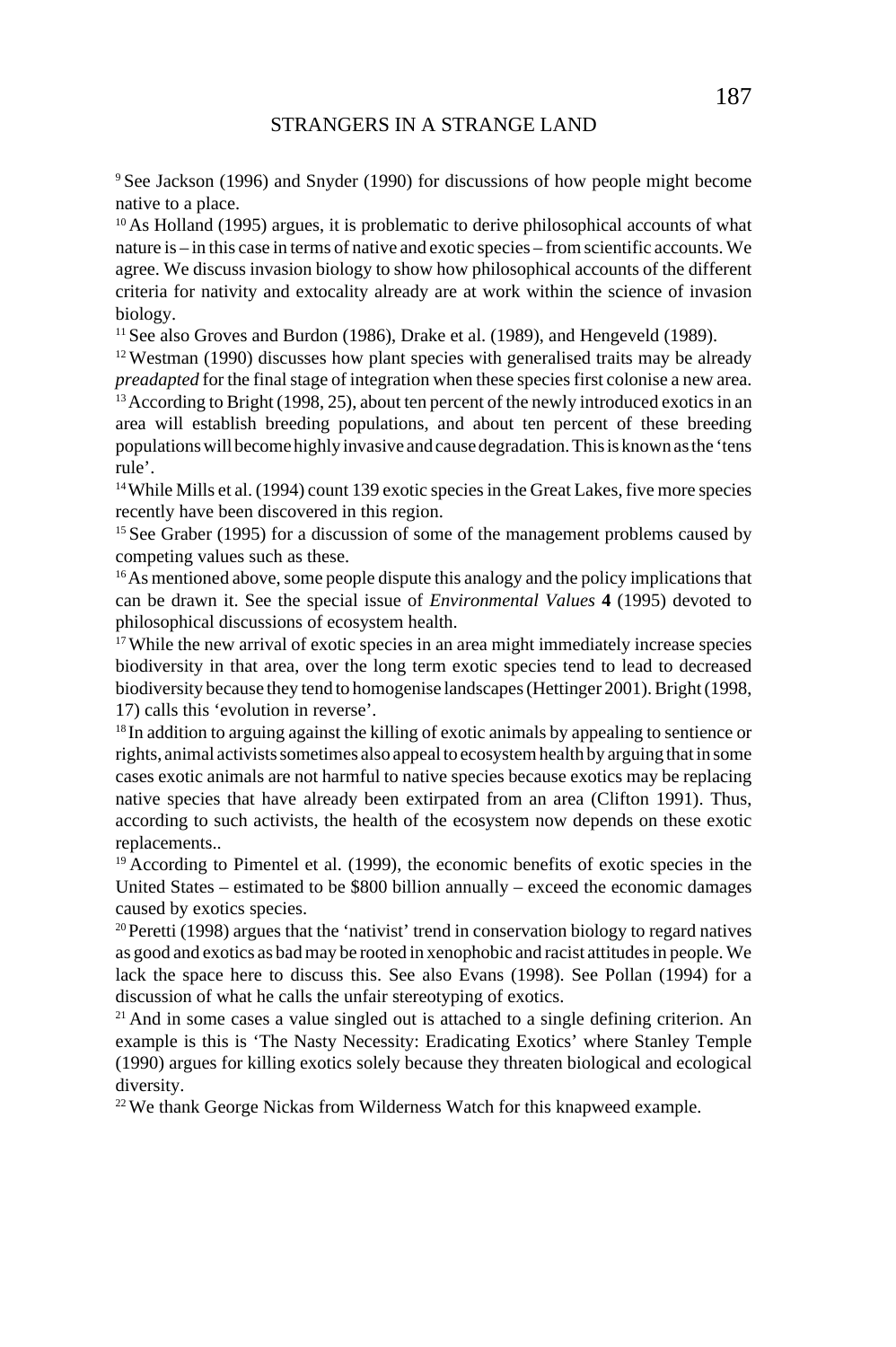## **REFERENCES**

Barela, Tsgt. Timothy P. 1993. 'Massacre on Guam', *Airman* **37**: 28–31.

- Botkin, Daniel B. 1990. *Discordant Harmonies: A New Ecology for the Twenty-first Century.* Oxford: Oxford University Press.
- Bright, Chris 1998. *Life Out of Bounds: Bioinvasion in a Borderless World*. New York: W. W. Norton & Company.
- Cahen, Harley 1988. 'Against the Moral Considerability of Ecosystems', *Environmental Ethics* **10**: 195–216.
- Callicott, J. Baird 1991. 'The Wilderness Idea Revisited: The Sustainable Development Alternative', *The Environmental Professional* **13**: 235–247.
- Callicott, J. Baird 1996. 'Do Deconstructive Ecology and Sociobiology Undermine Leopold's Land Ethic?', *Environmental Ethics* **18**: 353–372.

Carr, Archie 1994. *A Naturalist in Florida: A Celebration of Eden,* Marjorie Harris Carr (ed). New Haven: Yale University Press.

Carroll, Scott P., and Hugh Dingle 1996. 'The Biology of Post-Invasion Events', *Biological Conservation* **78**: 207–214.

- Clifton, Merritt 1991. 'Feral Animals: Alien Menace?', *The Animals Agenda* **XI**: 16–22.
- Costanza, Robert, Bryan G. Norton, and Benjamin D. Haskell (eds) 1992. *Ecosystem Health: New Goals for Environmental Management*. Washington, D.C.: Island Press.
- Devine, Robert 1998. *Alien Invasion: America's Battle with Non-Native Animals and Plants*. Washington, D.C.: National Geographic Society.
- Diamond, Jared 1987. 'Reflections on goals and the relationship between theory and practice', in William R. Jordan III, Michael E. Gilpin, and John D. Aber (eds) *Restoration Ecology: A synthetic approach to ecological research*. Cambridge: Cambridge University Press.
- Diamond, Jared 1989. 'Overview of Recent Extinctions', in David Western and Mary C. Pearl (eds) *Conservation for the Twenty-first Century*. New York: Oxford University Press.
- Drake, James E. et al. (eds) 1989. *Biological Invasions: A Global Perspective*. New York: John Wiley.
- Dyer, Deborah R. 1996. 'The Role of Exotic Species Within Ecosystem Management', *Environs* **19**: 75–86.
- Elliot, Robert 1997. *Faking Nature: the ethics of environmental restoration*. London: Routledge.
- Evans, Paul 1998. 'Response to Peretti, "Nativism and Nature"', *Environmental Values* **7**: 198–200.
- Evernden, Neil 1993. *The Natural Alien: Humankind and Environment*, 2nd ed. Toronto: University of Toronto Press.
- Garrett, B.J. 1988. 'Vagueness and Identity', *Analysis* **48**: 130–4.
- Garrott, Robert A., P.J. White, and Callie A. Vanderbilt White 1993. 'Overabundance: An Issue for Conservation Biologists?', *Conservation Biology* **7**: 946–9.
- Gert, Heather 1995. 'Alternative Analysis', *The Southern Journal of Philosophy* **33**: 31– 7.
- Graber, David M. 1995. 'Resolute Biocentrism: The Dilemma of Wilderness in National Parks', in Michael E. Soulé and Gary Lease (eds) *Reinventing Nature? Responses to Postmodern Deconstruction*. Washington, D.C.: Island Press.

188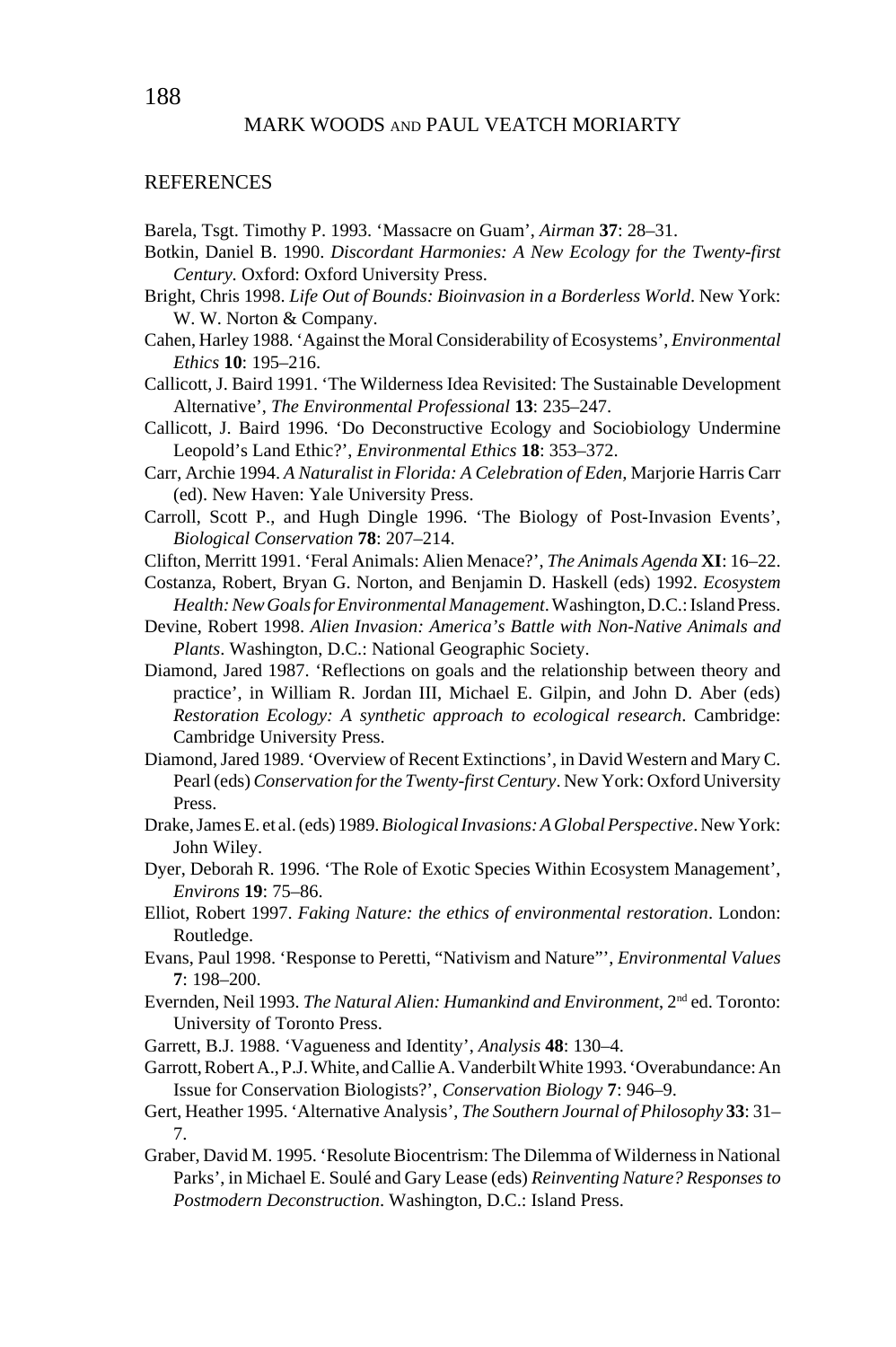- Graham, Russell W. 1988. 'The Role of Climatic Change in the Design of Biological Reserves: The Paleoecological Perspective for Conservation Biology', *Conservation Biology* **2**: 391–4.
- Groves, Rob H., and Jeremy James Burdon 1986. *The Ecology of Biological Invasions*. Cambridge: Cambridge University Press.
- Hagen, Joel B. 1992. *An Entangled Bank: The Origins of Ecosystem Ecology.* New Brunswick: Rutgers University Press.
- Hengeveld R. 1989. *Dynamics of Biological Invasions*. New York: Chapman and Hall.
- Hettinger, Ned 2001. 'Exotic Species, Naturalisation, and Biological Nativism', *Environmental Values* **10**: 193–224.
- Holland, Alan 1995. 'The Use and Abuse of Ecological Concepts in Environmental Ethics', *Biodiversity and Conservation* **4**: 812–826.
- Hunter, Malcolm L., Jr. 1996. *Fundamentals of Conservation Biology*. Cambridge, MA: Blackwell.
- Hunter, Malcom L., Jr.; George L. Jacobson, Jr.; and Thompson Webb, III 1988. 'Paleoecology and the Course-Filter Approach to Maintaining Biological Diversity', *Conservation Biology* **2**: 375–385.
- Jackson, Wes. 1996. *Becoming Native to This Place*. Washington, D.C.: Counterpoint.
- Jamieson, Dale 1995. 'Ecosystem Health: Some Preventive Medicine', *Environmental Values* **4**: 333–344.
- Kingsland, Sharon E. 1995. *Modeling Nature: Episodes in the History of Population Ecology,* 2nd ed. Chicago: The University of Chicago Press.
- Lack, David 1983. *Darwin's Finches.* Cambridge: Cambridge University Press.
- Leopold, Aldo 1949. *A Sand County Almanac: And Sketches Here and There*. London: Oxford University Press.
- McIntosh, Robert P. 1985. *The Background of Ecology: Concept and Theory.* Cambridge:Cambridge University Press.
- Mills, Edward L., Joseph H. Leach, James T. Carlton, and Carol L. Secor 1994. 'Exotic Species and the Integrity of the Great Lakes: Lessons from the past', *BioScience* **44**: 666–676.
- Moller, Henrik 1996. 'Lessons for Invasion Biology from Social Insects', *Biological Conservation* **78**: 125–142.
- Moriarty, Paul Veatch, and Mark Woods 1997. 'Hunting ≠ Predation', *Environmental Ethics* **19**: 391–404.
- Moyle, Peter B., and Theo Light 1996. 'Biological Invasions of Fresh Water: Empirical Rules and Assembly Theory', *Biological Conservation* **78**: 149–161.
- Nabhan, Gary Paul 1995. 'Cultural Parallax in Viewing North American Habitats', in Michael E. Soulé and Gary Lease (eds) *Reinventing Nature? Responses to Postmodern Deconstruction*. Washington, D.C.: Island Press.
- National Park Service, U.S. Department of the Interior 1988. *Management Policies*.
- Noss, Reed F., and Allen Y. Cooperrider 1994. *Saving Nature's Legacy: Protecting and Restoring Biodiversity.* Washington, D.C.: Island Press.
- Peretti, Jonah H. 1998. 'Nativism and Nature: Rethinking Biological Invasion', *Environmental Values* **7**: 183–192.
- Pickett, S.T.A., and P.S. White (eds) 1985. *The Ecology of Natural Disturbance and Patch Dynamics.* San Diego: Academic Press.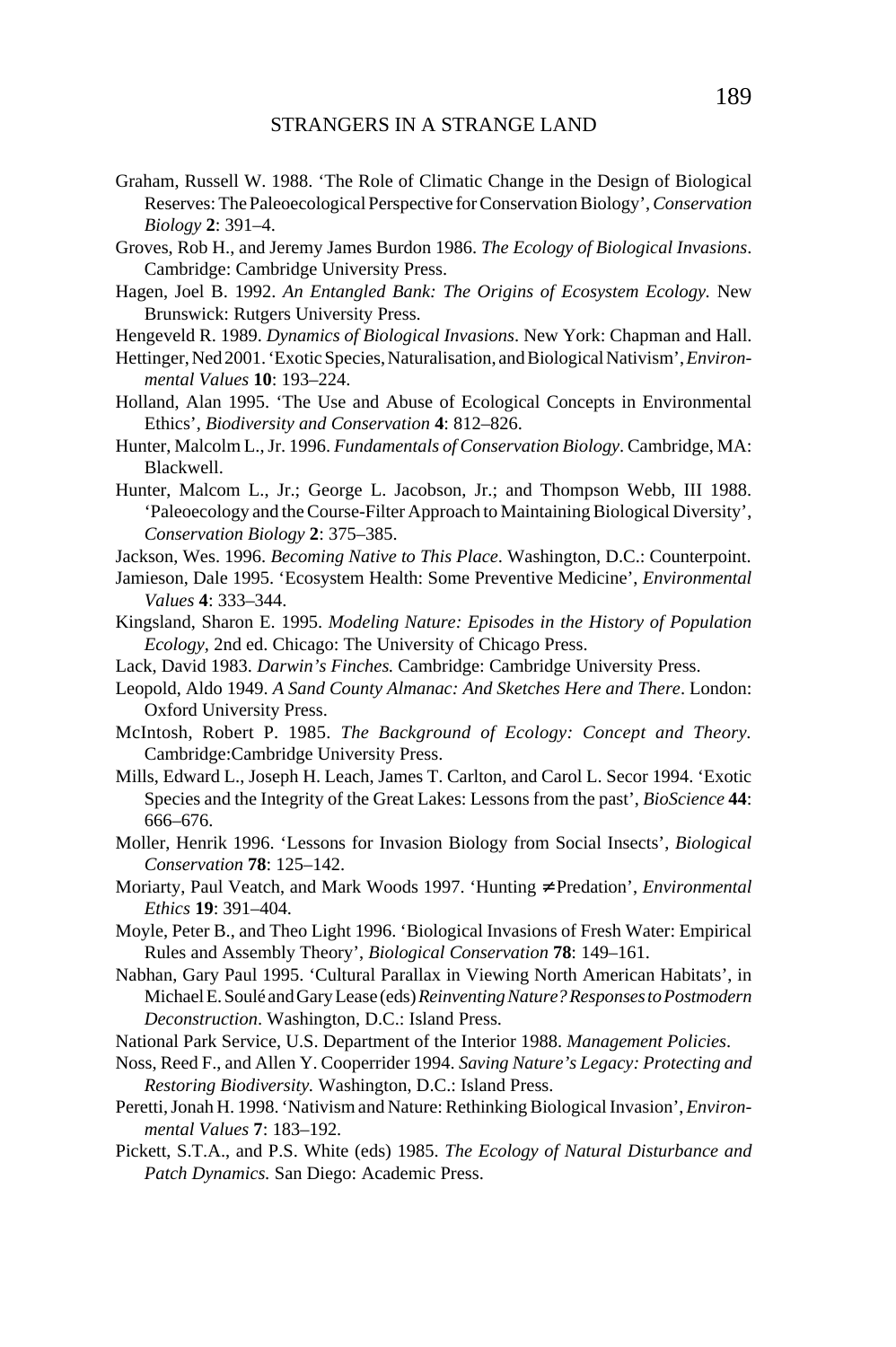- Pickett, S.T.A., V. Thomas Parker, and Peggy L. Fiedler 1992. 'The New Paradigm in Ecology: Implications for Conservation Above the Species Level', in Peggy L. Fiedler and Subodh K. Jain (eds) *Conservation Biology: The Theory and Practice of Nature Conservation Preservation and Management*. New York: Chapman and Hall.
- Pimentel, D., L. Lack, R. Zuniga, and D. Morrison 1999. *Environmental and Economic Costs Associated with Non-indigenous Species in the United States*. Presentation at the American Association for the Advancement of Science, Anaheim, CA.
- Pollan, Michael 1994. 'Against Nativism', *New York Times Magazine* May 15: 52–5.
- Primack, Richard B. 1998. *Essentials of Conservation Biology*, 2nd ed. Sunderland, MA: Sinauer Associates.
- Putman, Hillary 1975. 'The Analytic and the Synthetic', *Mind and Language: Philosophical Papers*, Volume 2. New York: Cambridge University Press.
- Regan, Tom 1983. *The Case for Animal Rights*. Berkeley: University of California Press.
- Rodman, John 1993. 'Restoring Nature: Natives and Exotics', in Jane Bennett and William Chaloupka (eds) *In the Nature of Things: Language, Politics, and the Environment*. Minneapolis: University of Minnesota Press.
- Rolston, Holmes, III 1994. *Conserving Natural Value*. New York: Columbia University Press.
- Royte, Elizabeth 1995. 'On the Brink: Hawaii's Vanishing Species', *National Geographic* **188** September: 2–37.
- Scherer, Donald 1994. 'Between Theory and Practice: Some Thoughts on Motivations Behind Restoration', *Restoration and Management Notes* **11**: 31–4.
- Schmitz, Don 1997. 'Call for Exotic Species Task Force', *Science* **275**: 915.
- Searle, John 1958. 'Proper Names', *Mind* **67**: 166–173.
- Seligsohn-Bennett, Kyla 1990. 'Mismanaging Endangered and 'Exotic' Species in the National Parks', *Environmental Law* **20**: 415–440.
- Shrader-Frechette, Kristin S., and Earl D. McCoy 1993. *Method in Ecology: Strategies for Conservation*. Cambridge: Cambridge University Press.
- Singer, Peter 1990. *Animal Liberation*, 2nd ed. New York: Avon Books.
- Snyder, Gary. 1990. *The Practice of the Wild*. New York: North Point Press.
- Soulé, Michael E. 1990. 'The Onslaught of Alien Species, and Other Challenges in the Coming Decades', *Conservation Biology* **4**: 233–9.
- Spurr, Stephen H. 1980. 'Wilderness Concepts', *Idaho Law Review* **16**: 439–448.
- Temple, Stanley A. 1990. 'The Nasty Necessity: Eradicating Exotics', *Conservation Biology* **4**: 113–5.
- Throop, William 2000. 'Eradicating the Aliens: Restoration and Exotic Species', in William Throop (ed) *Environmental Restoration: Ethics, Theory, and Practice*. Amherst, NY: Humanity Books.
- Townsend, Colin R. 1991. 'Exotic Species Management and the Need for a Theory of Invasion Biology', *New Zealand Journal of Ecology* **15**: 1–3.
- Vermeij, Geerat J. 1996. 'An Agenda for Invasion Biology', *Biological Conservation* **78**: 3–9.
- Wade, Steven A. 1995. 'Stemming the Tide: A Plea for New Exotic Species Legislation', *Journal of Land Use & Environmental Law* **10**: 343–370.
- Westman, Walter E. 1990. 'Park Management of Exotic Plant Species: Problems and Issues', *Conservation Biology* **4**: 251–260.